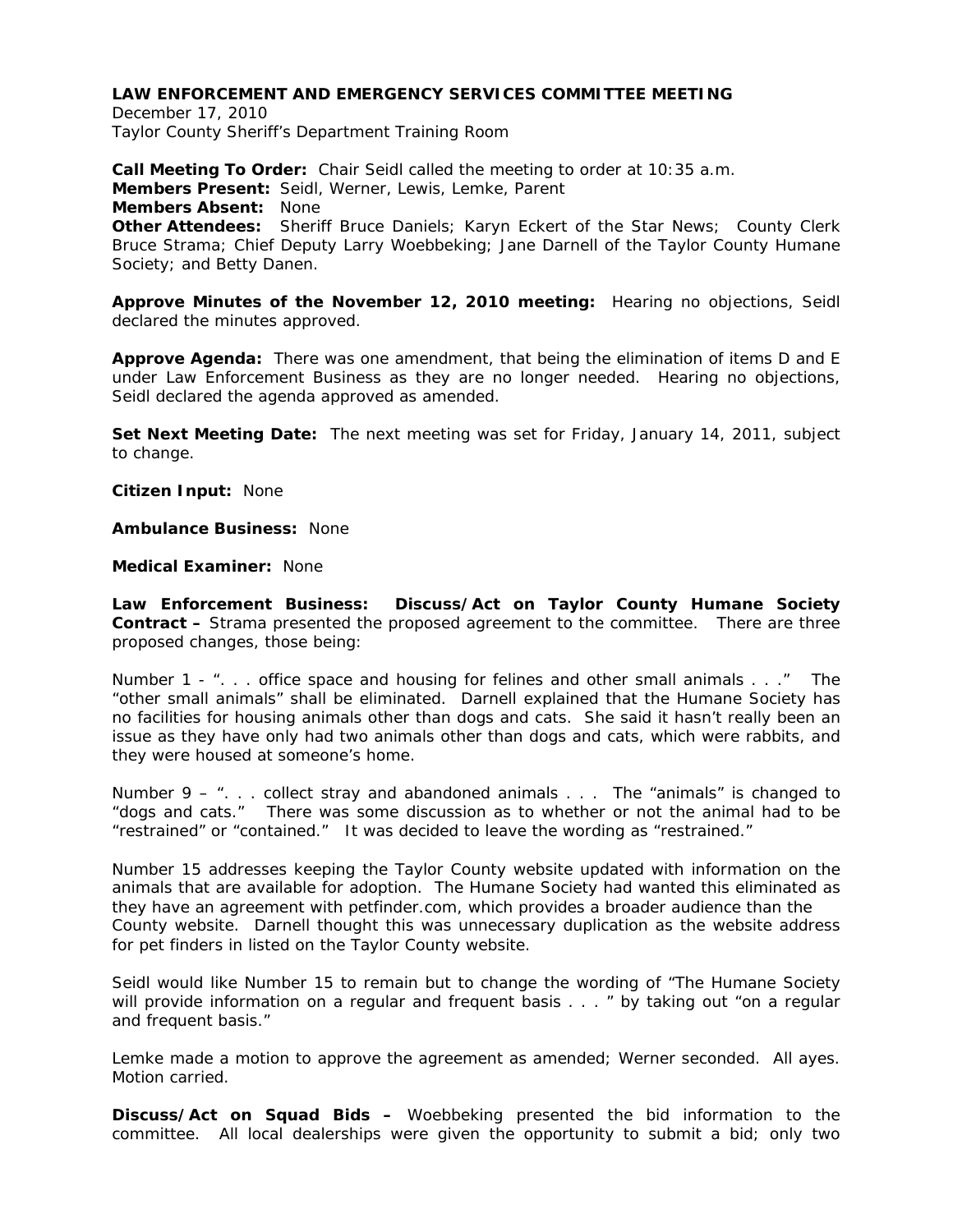responded with a bid. The department would usually replace four squads at the present time but, in the interest of saving money, are only requesting that three be replaced now. One squad will be run longer than usual.

Medford Motors had the lowest bid, that being for Crown Victorias at \$22,040 per vehicle (\$1,500 less than the next closest bid). This is a lease program, with buyout of \$1.00 at the end of the lease. If three or more squads are leased, there is a reduction in the APR of .5%.

Werner made a motion to give the bid to Medford Motors for three Crown Victorias; Parent seconded. Roll call vote: Werner: Aye, Seidl: Aye; Lewis: Aye; Lemke: Aye; Parent: Aye. All Ayes. Motion carried.

**Discuss/Act on Sworn Officer Eligibility List –** Daniels would like to establish an eligibility list so that we have a pool of potential employees to draw from if a deputy were to quit. Seidl asked if there would be any commitment to hire; Daniels said no, he just wants to be prepared. There were no objections to establishing a list.

**Sheriff's Report:** Daniels commended the committee on their past decision to purchase a couple of four wheel drive squads as they have been necessary for the deputies to get around in the heavy, deep snow that we have received this season. The deputies have been rotating the four wheel drive vehicles as needed. He also commended the Highway Department for keeping the roads cleared as well as they have.

Jail population is currently at 45, with no boarders.

Meetings have been held with Motorola regarding the upcoming radio frequency upgrades. It looks as though, while there are no solid numbers yet, the cost may not be as high as we had feared. More information will be available in the near future.

Round Six of the Homeland Security Plan, which involves the radio upgrade, is coming together. This grant has definitely been approved.

We are still in the running for the Firefighters Grant.

Bruce Strama and Larry Woebbeking left the meeting.

**Review and Approve Invoices:** After review, Parent made a motion to approve the invoices for November, 2010; Lewis seconded the motion. All ayes. Motion carried.

**Adjournment:** With no further business, Parent made a motion to adjourn; Lewis seconded. All Ayes. Motion carried. The meeting was adjourned at 11:04 a.m.

Respectfully Submitted,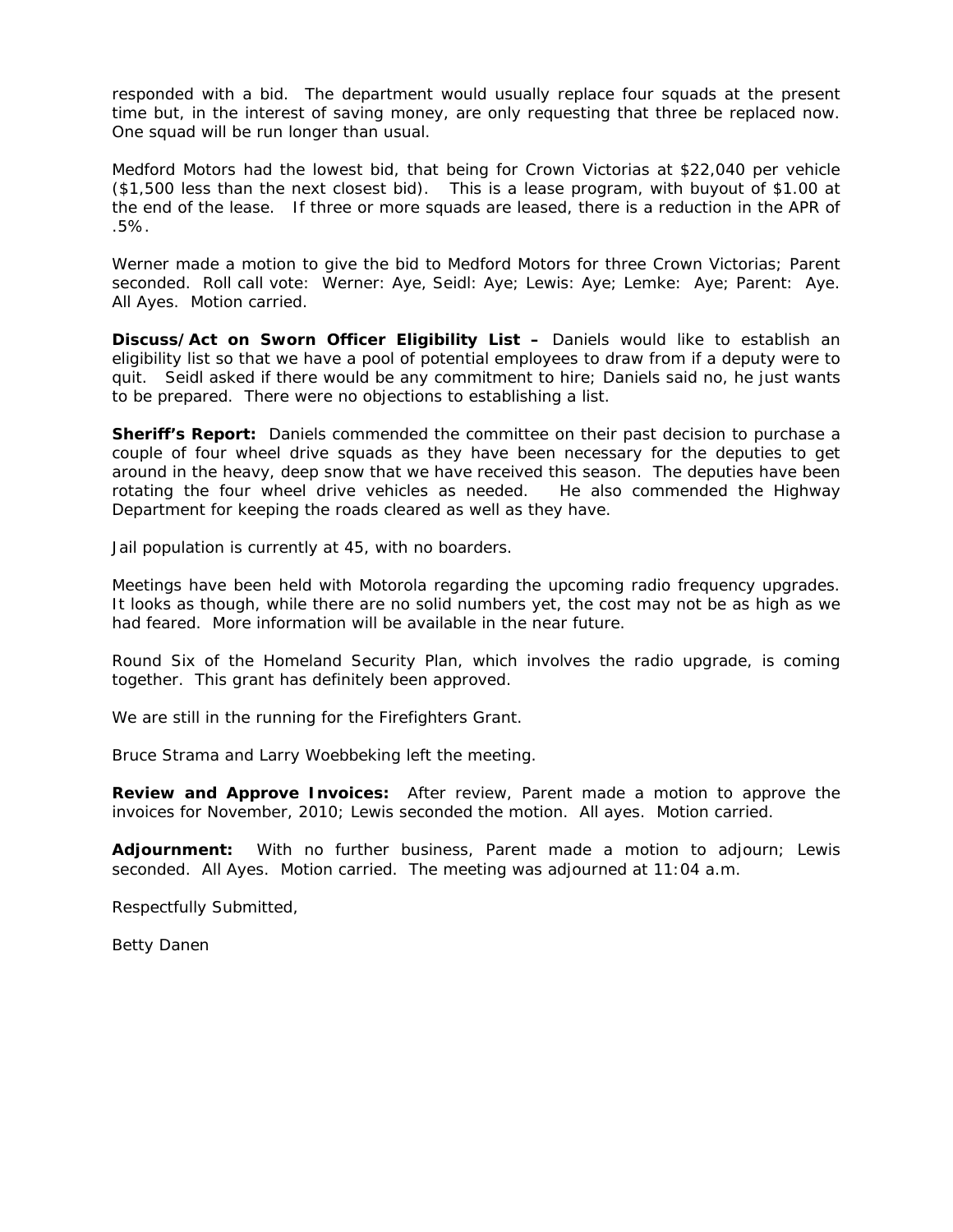November 12, 2010 Taylor County Sheriff's Department Training Room

Center; County Clerk Bruce Strama; and Betty Danen.

**Call Meeting To Order:** Chair Seidl called the meeting to order at 10:00 a.m. **Members Present:** Seidl, Werner, Lewis, Lemke, Parent **Members Absent:** None **Other Attendees:** Sheriff Bruce Daniels; Karyn Eckert of the Star News; Chris Gengler of Taylor County Ambulance stationed at Memorial Health Center; Kaaron Keene, Director of Nursing at Memorial Health Center; Melissa Thums, Director of Finance at Memorial Health

**Approve Minutes of the September 3, 2010 meeting:** Hearing no objections, Lewis made a motion to approve the minutes from the September 3, 2010 meeting; Werner seconded. All ayes. Motion carried.

**Approve Agenda:** Parent made a motion to approve the agenda; Lewis seconded the motion. All ayes. Motion carried.

**Set Next Meeting Date:** The next meeting was set for Friday, December 10, 2010.

### **Citizen Input:** None

**Ambulance Business: Discuss/Act on IV Tech Advancement** – Gengler explained that Taylor County Ambulance is at the EMT-Basic Level, which is the second lowest level. They are able to provide basic life support for their patients. By going to IV-Tech, they could increase the level of care provided to their patients, such as administering pain medications or starting intravenous drips. The paramedics associated with MediVac are able to do this type of work; however, they are frequently busy out of town, caring for patients or providing transports to other medical facilities. Gengler stated that with the higher level of care, survival rates will increase.

Gengler indicated that almost all of the EMT's in Taylor County are willing to train to become IV- Techs. The instruction would consist of 98 hours of training and education. Gilman would stay at the EMT-Basic level as there are not enough EMT's there to support the IV-Tech level. As for the budget, there would be a \$7,000.00 increase in 2011 due to the training.

Keene said that only three people still owe money to reimburse the hospital for the last EMT training that was held. Seventeen people took the class; 15 became certified; and 11 are now working as EMT's. She also drew the supervisor's attention to the fact that the budget will actually decrease after the EMT's are trained to be IV-Techs due to an increase in revenue because they would then be able to bill for more services.

Lewis made a motion to approve the proposed budget; Lemke seconded. A roll call vote was taken: Werner – Aye; Seidl – Aye; Lewis – Aye; Lemke – Aye; Parent – Aye. All ayes. Motion carried.

Gengler said that the schooling will probably take place in January and they should be up and running by May. Town meetings are required beforehand to inform the public.

**Discuss/Act on OJA Grant, Round Six for Replacement of Five (5) Radios for Narrow Band Compliance in 2013** – Gengler informed the committee that there is a 75/25 match grant available for the narrow band compliant radios. The radios are \$1,380.00 each and would need to be paid for up front and then the county would be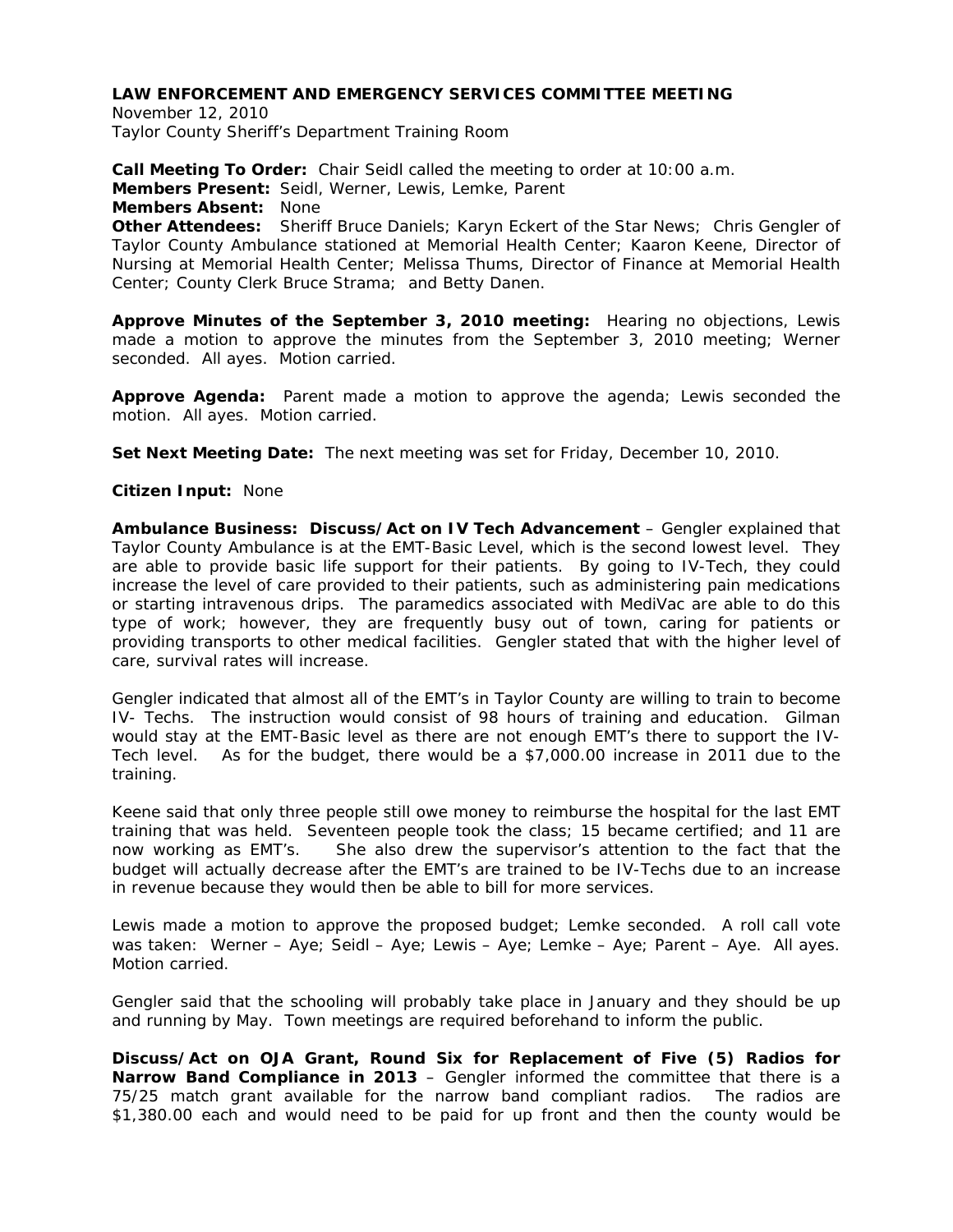reimbursed for 75% of the cost; this would bring the actual cost for the county down to \$350.00 each. The up front money would be taken from the Funds Assistance Program.

Daniels indicated that the equipment will need to be updated prior to 2013. Seidl said the county needs to do it now or later.

Lewis made a motion to approve the replacement of five radios for narrow band compliance; Parent seconded. Roll call vote taken: Werner - Aye; Seidl – Aye; Lewis – Aye; Lemke – Aye; Parent – Aye. All ayes. Motion carried.

Keene, Thums, and Gengler then left the meeting.

#### **Medical Examiner:** None

**Law Enforcement Business: Discuss/Act on Taylor County Humane Society Contract –** Strama presented the current contract to the committee. There are a couple changes from the current contract for 2011: the name of the president (Jane Darnell is now president); the dates of the agreement; and item number 9 in the agreement will be changed to read "The Humane Society will engage the services of an individual or individuals to collect stray and abandoned animals that have been restrained within the geographical limits of Taylor County, Wisconsin."

Parent made a motion to approve the agreement, including the amendments, with the Taylor County Humane Society; Lewis seconded. All ayes. Motion carried.

**Discuss/Act on Creation of Ordinance Regarding Spaying and Neutering of Adopted Animals** – Sheriff Daniels said that this is a dead issue at the current time as the Humane Society had no one to present it. Seidl mentioned that if they want an ordinance to mandate that pets are spayed or neutered after adoption it could be added to Chapter 54 instead of creating a new ordinance.

**Discuss/Act on Appointment of Craig Amundson to Emergency Management Director –** Daniels is requesting formal action today on the appointment. He will be working with Bill Breneman for his training starting in December 2010. Breneman's last day is in mid-January.

Lewis said that Breneman has done a "terrific job" as Emergency Management Director.

Werner made a motion to confirm and approve the appointment of Craig Amundson as Emergency Management Director; Parent seconded. All ayes. Motion carried.

**Discuss/Act on Victim Notification System (VINE) –** The Victim Notification System provides victims of a crime the ability to find out the status of the offender in their case. Daniels informed the committee that since he last brought this topic to the committee's attention, the State has now said that maintenance on the system will be covered by the State. This was the concern with the system when it was discussed before as the maintenance fees were open ended and we had no idea what the costs would be. Only 14 counties out of the 72 counties in Wisconsin have not signed up for the program. Daniels would like to start getting hard numbers to see exactly what the costs to the county would be. If maintenance is covered, he believes that we need to take advantage of the grant. The State would pay the up front money to do the interface and get everything started. The county would not be obligated to continue and may terminate at any point in time.

Lewis told Daniels to move ahead and get the numbers as long as the county has the option to pull out at any time.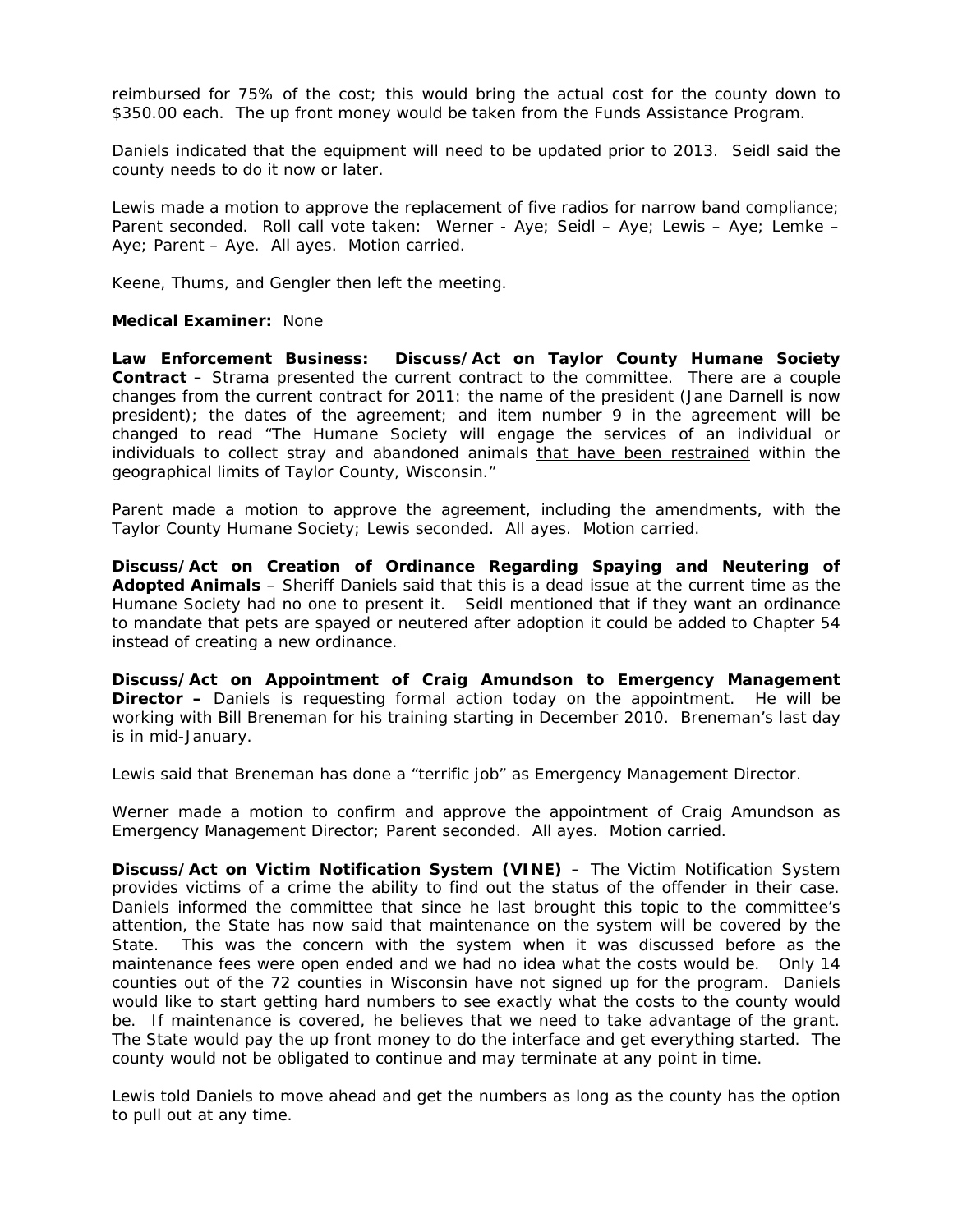Werner questioned what will happen if the federal government cuts funding to the states for this program as it is actually a federal program providing funding to the states.

**Sheriff's Report:** Daniels informed the committee the county has been awarded a \$40,000.00 grant for a communications upgrade needs assessment through WisCom for the 2012 narrow band conversion.

Daniels discussed the state wide system that would be available. The state would put one tower in every county, which we know will not cover our needs. The state will be doing a needs assessment at no cost to the county. Daniels will then be able to compare their assessment with other vendors. The state has no user fees until 2015. There are variables that we do not know the answers to at this time.

Seidl asked if existing towers would be used. Daniels stated that yes, they would be. We currently have five towers and there is no coverage in some areas. It is believed that seven towers would be needed to cover the needs for fire, ambulance, and law enforcement.

The Department has also received a grant for overtime costs to cover the "Click It or Ticket" program. Daniels is mainly concerned about the use of child safety seats.

Another grant was received to cover a new program to guard against racial profiling. Beginning in January, the officers will need to document the number of people, their nationality, and their age when making a traffic stop. There is no clear way to report this currently. The Tracs grant from the state will purchase \$70-80,000.00 worth of equipment for the squads to use for this purpose. There will be no cost to the county.

Daniels has copies of the annual Jail Inspection Report available for anyone who would like to see it. The jail inspector gave the jail a "clean bill of health." The Institute of Corrections does free complete effectiveness assessments. Daniels will have this done after our jail computer system is updated to see if they can discover ways for the county to be more efficient and save money.

The District Attorney has had some prosecutorial issues with our animal at large citations. The Corporation Counsel will be looking over the legal language pertaining to this ordinance.

Werner mentioned that the courtesy car at the airport (which was formerly a squad) is dying. He asked the sheriff when another car would be available for a replacement. Daniels indicated that would probably be in March, 2011. Zoning's van is also in bad shape. They are looking for a four wheel drive vehicle. The Sheriff's Office will not have such a vehicle available any time soon.

**Review and Approve Invoices:** After review, Lemke made a motion to approve the invoices for September and October, 2010; Seidl seconded the motion. All ayes. Motion carried.

**Adjournment:** With no further business, Lewis made a motion to adjourn; Werner seconded. All Ayes. Motion carried. The meeting was adjourned at 11:03 a.m.

Respectfully Submitted,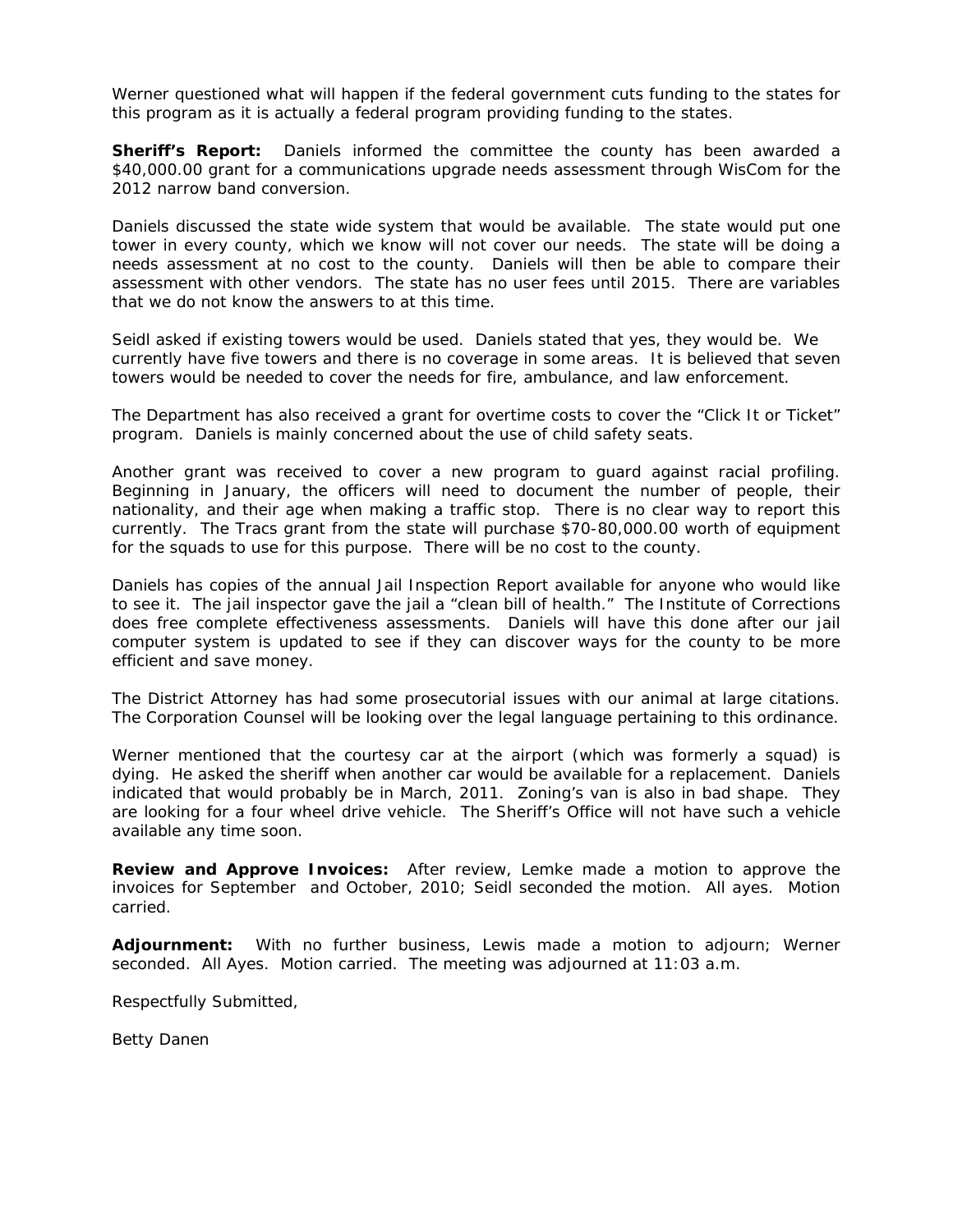September 3, 2010 Taylor County Sheriff's Department Training Room

**Call Meeting To Order:** Chair Seidl called the meeting to order at 10:00 a.m. **Members Present:** Seidl, Werner, Lewis, Lemke, Parent **Members Absent:** None **Other Attendees:** Sheriff Bruce Daniels; Karyn Eckert of the Star News; Chris Gengler of Taylor County Ambulance stationed at Memorial Health Center; Melissa Thums, Finance Director at Memorial Health Center; County Clerk Bruce Strama; and Betty Danen.

**Approve Minutes of the August 13, 2010 meeting:** Hearing no objections, the minutes from the August 13, 2010 meeting were declared approved by Chair Seidl.

**Approve Agenda:** The proposed amendment to the County Code regarding Chapter 54 - Animal Control Regulations was adjourned from the last meeting until this date and should have been included on the agenda under Citizen Input. Agenda was declared approved by Seidl with this one correction.

**Set Next Meeting Date:** The next meeting was set for Friday, October 8, 2010.

**Citizen Input: Discuss/Act on Amendment to Chapter 54 of Taylor County Code – Animal Control Regulations** – Seidl stated this matter has been reviewed by both the Corporation Counsel and the District Attorney, both of whom are concerned about how it could or could not be proven that the animal was under voice command. They recommended not altering the ordinance.

Werner made a motion to leave Chapter 54 as is; Lemke seconded the motion. All ayes. Motion carried.

**Ambulance Business: Discuss/Act on 2011 Budget for Taylor County Ambulance –**  The Memorial Health Center ambulance is asking for an 8.1% increase in the County subsidy. Thums explained that due to an increase in Medicaid patients (Medicaid reimbursement is lower than other insurance) the ambulance service is seeing a reduction in revenue. Ambulance maintenance (new tires, etc.) will be higher in 2011 and there will be a 3% wage increase for employees. While service calls and mileage revenue is budgeted to increase significantly (from \$326,465 in 2010 to \$527.272 in 2011), the anticipated intercept revenue (\$61,100) is considerably below what was budgeted in 2010 (\$173,183), based on the actual revenue received in 2010.

Parent objected to the 8.1% increase as other county offices were held to 5% or less. Lewis pointed out that the county plans to hold their employees to no wage increase. Although he knows that the ambulance employees are Memorial Health Center employees, he still has a problem with the 3% wage increase. Seidl agreed.

Werner said if county employees see that the committee approved a 3% increase for the ambulance employees, this will leave them in a bad spot. Lewis did mention that the agreement with the ambulance service is to pay what is over budget, anyway.

Strama suggested that the committee lower the proposed subsidy by 3%, thereby not supporting the pay increase. Thums said this would lower the subsidy by \$4,000.00.

Parent said he also will not approve the \$10,000.00 for repairs and maintenance as this is a 42.9% increase. He would approve the same amount as in 2010 - \$7,000.00 – a decrease of \$3,000.00.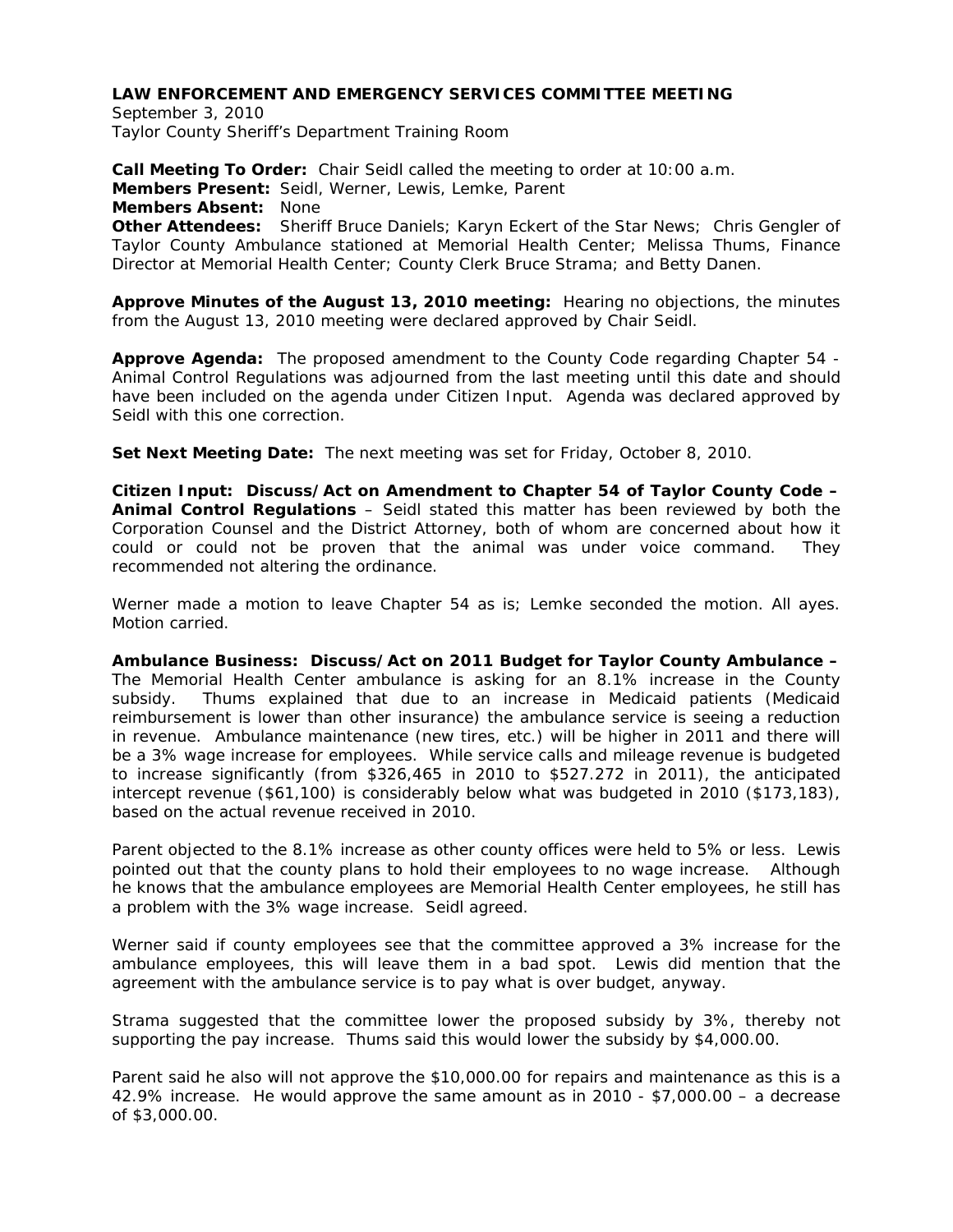Parent made a motion to decrease the budget request by \$7,000.00 to \$144,828.00. Werner seconded the motion. All ayes. Motion carried.

Thums and Gengler then left the meeting.

**Medical Examiner: Discuss/Act on Resolution Appointing the Medical Examiner for Taylor County** – The only change in the resolution from the previous year is the dates.

Lewis made a motion to approve the resolution appointing the medical examiner for one year. Parent seconded the motion. All ayes. Motion carried.

**Discuss/Act on 2011 Budget for Medical Examiner** – Daniels presented the budget to the committee. After review of the budget, totaling \$20,713.00, Parent made a motion to approve the medical examiner budget. Lewis seconded. All ayes. Motion carried.

**Law Enforcement Business: Discuss/Act on 2011 Budget for Taylor County Sheriff's Department** – Daniels informed the committee that there is a major change to the budget from what was presented at the last meeting. Bill Breneman, Emergency Services Director, will be retiring in January, 2011. Daniels will be filling this position with a current employee, which will save \$73,880.79 (wages and benefits). The new director will need to fill in for transports and some shifts. The sheriff will be posting the position internally.

Seidl mentioned that the county will be giving our Hazmat equipment to the Abbotsford Hazmat team, if they want it.

Daniels said that Emergency Management is State subsidized. The more experienced person in the job, the more revenue received from the State. Therefore, there will be some reduction in revenue.

Parent asked about funding the training for the person filling the position. Sheriff Daniels said the training will be absorbed by the TASO administrative training budget. The department will be reimbursed a small amount by the State to keep that certification.

Daniels also reduced the budget for the Police Vehicle Outlay Account from \$83,000.00 to \$61,100.00. Daniels explained that when old squads are taken out of circulation they are sold and the proceeds are deposited into the Police Vehicle account. These funds are carryover funds. As a result of the accumulation of these funds, Daniels was able to reduce the request for appropriations this year. Daniels did caution that the squad program is a lease program and appropriations will increase back to the normal rate next year.

Lewis asked who covers repairs for the kitchen – maintenance or the Sheriff's Department. Daniels indicated that he has had discussions with Maintenance Director Jeff Ludwig in regard to this. There has traditionally been a question as to whether permanent equipment that is unique to a specific department is maintained by that department or by maintenance. Daniels indicated that up to this point the Maintenance Department has done an outstanding job of fixing any breakdowns that have occurred in the kitchen. He indicated that if it were necessary to get an outside contractor for maintenance and repairs, it would be much less cost effective. Daniels advised that there is no money budgeted for replacement of kitchen equipment at this time and that, in the event of a failure that could not be repaired, he and the Taylor County Board would have to address it at that time.

Parent made a motion to approve the Taylor County Sheriff's Department 2011 budget as presented. Werner seconded the motion. All ayes. Motion carried.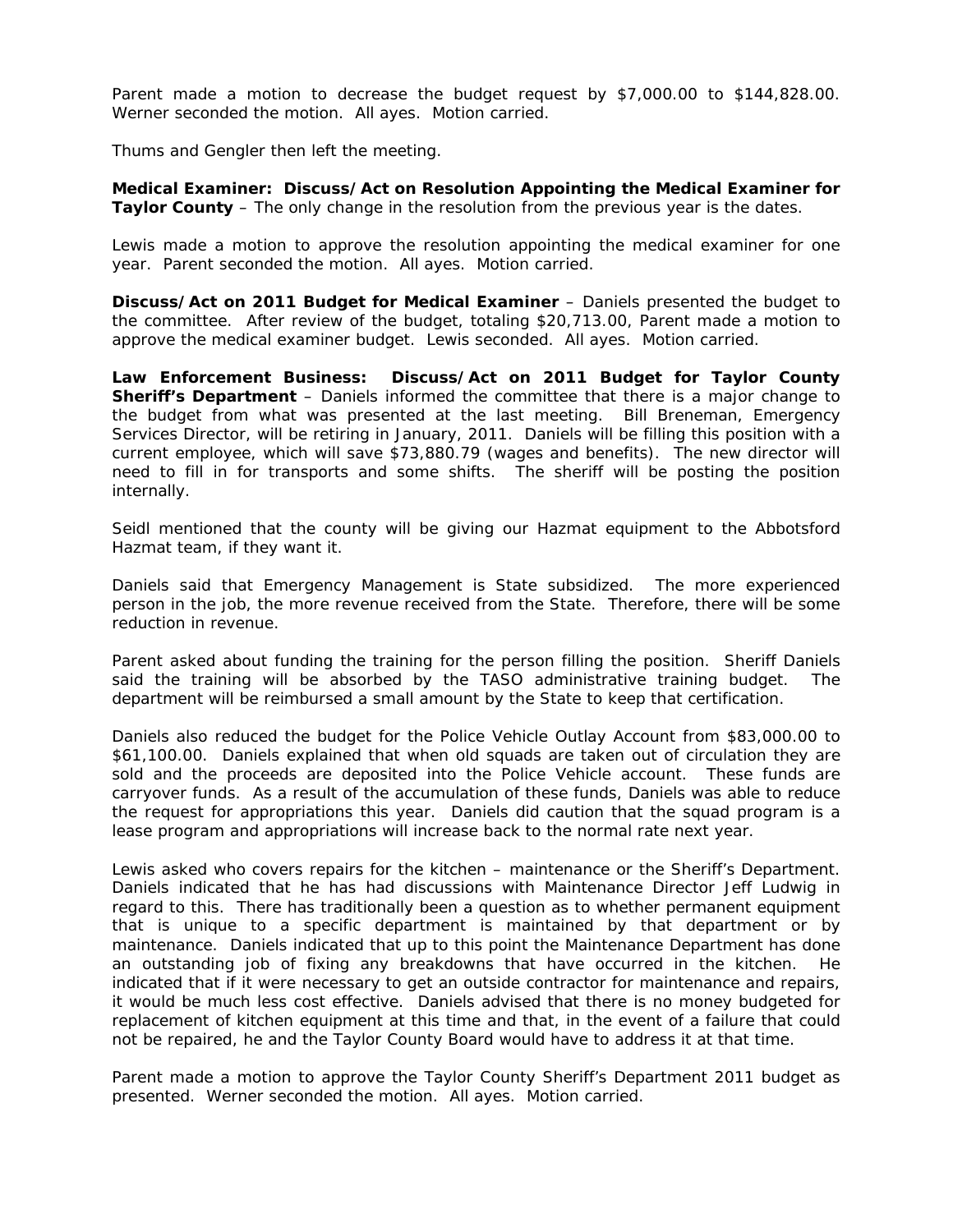**Sheriff's Report:** Daniels reported that inmate populations have been fluctuating. Currently, there are 46 inmates, with no boarders. Daniels has been continuing to make contacts in an attempt to acquire more boarders. This is difficult as everyone's numbers are down.

Seidl read the Letter of Commendation that he drafted for the employees who helped with the power outage. It will be given to Linda Daniels for copying and distribution.

**Review and Approve** Invoices**:** After review, Parent made a motion to approve the invoices for August, 2010; Lewis seconded the motion. All ayes. Motion carried.

**Adjournment:** With no further business, Parent made a motion to adjourn; Werner seconded. All Ayes. Motion carried. The meeting was adjourned at 11:17 a.m.

Respectfully Submitted,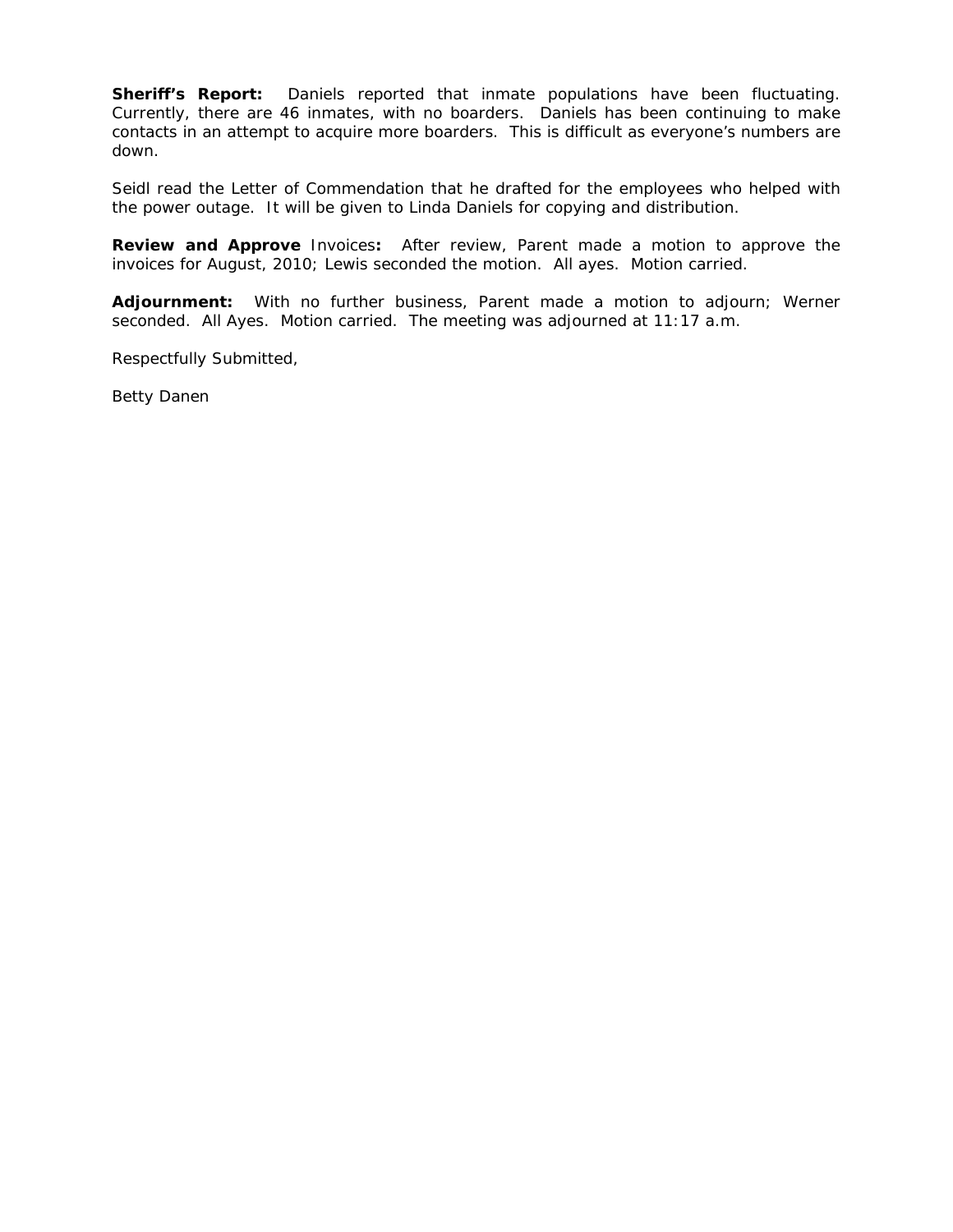August 13, 2010 Taylor County Sheriff's Department Training Room

**Call Meeting To Order:** Chair Seidl called the meeting to order at 10:00 a.m. **Members Present:** Seidl, Werner, Lewis, Lemke, Parent **Members Absent:** None **Other Attendees:** Sheriff Bruce Daniels; Karyn Eckert of the Star News; Chris Gengler of

Taylor County Ambulance stationed at Memorial Health Center; County Clerk Bruce Strama; Mark Riegert; Pam Motte; Doris Kiefer and Melinda Brahmer representing the Taylor County Humane Society; Scott Copenhaver; and Betty Danen.

**Approve Minutes of the June 18, 2010 meeting:** Hearing no objections, the minutes from the June 18, 2010 meeting were approved by Chair Seidl.

**Approve Agenda:** Hearing no objections, Chair Seidl approved the agenda of eleven items as published.

**Set Next Meeting Date:** The next meeting was set for Friday, September 3, 2010.

**Citizen Input: Discuss/Act on Amendment to Chapter 54 of Taylor County Code – Animal Control Regulations** – Mark Riegert told the committee that he received a warning for "Animal at Large" because he was walking his dog on the road without a leash. County Code states that the animal must be on a leash. Riegert would like the county code changed to state that the animal could be under only vocal command.

Seidl said that he thought vocal command would be sufficient while Lewis voiced concern about those owners who do not have vocal control over their animal. Sheriff Daniels indicated that he is neither for nor against the change but requested that the District Attorney review any proposed ordinance change prior to any action being taken by the committee as he is the one who will need to prosecute the charge.

Chair Seidl tabled this item until the next meeting. A copy of the proposed change will be forwarded to the District Attorney for his review.

**Ambulance Business: Discuss/Act on Scott Copenhaver Letter** – Copenhaver explained his concerns in regard to the radio system being used in the Gilman ambulance. Different channels are being used by emergency personnel so all transmissions are not being heard by everyone involved in the emergency.

Chris Gengler explained that there has been a change in the radio programming for best practices and that the issue is being worked on. The ambulance service is currently conducting a three month analysis to work through the process and get everyone trained. She stressed that dispatch can hear everyone so if anyone has concerns about reaching another unit, who may be on a different radio channel, they could request dispatch to contact them. Stickers will be put in the cabs telling everyone what channel to use at which stage in the emergency.

It was determined that this is an ambulance service issue and that it is being handled by Gengler.

Copenhaver and Gengler then left the meeting.

**Medical Examiner:** None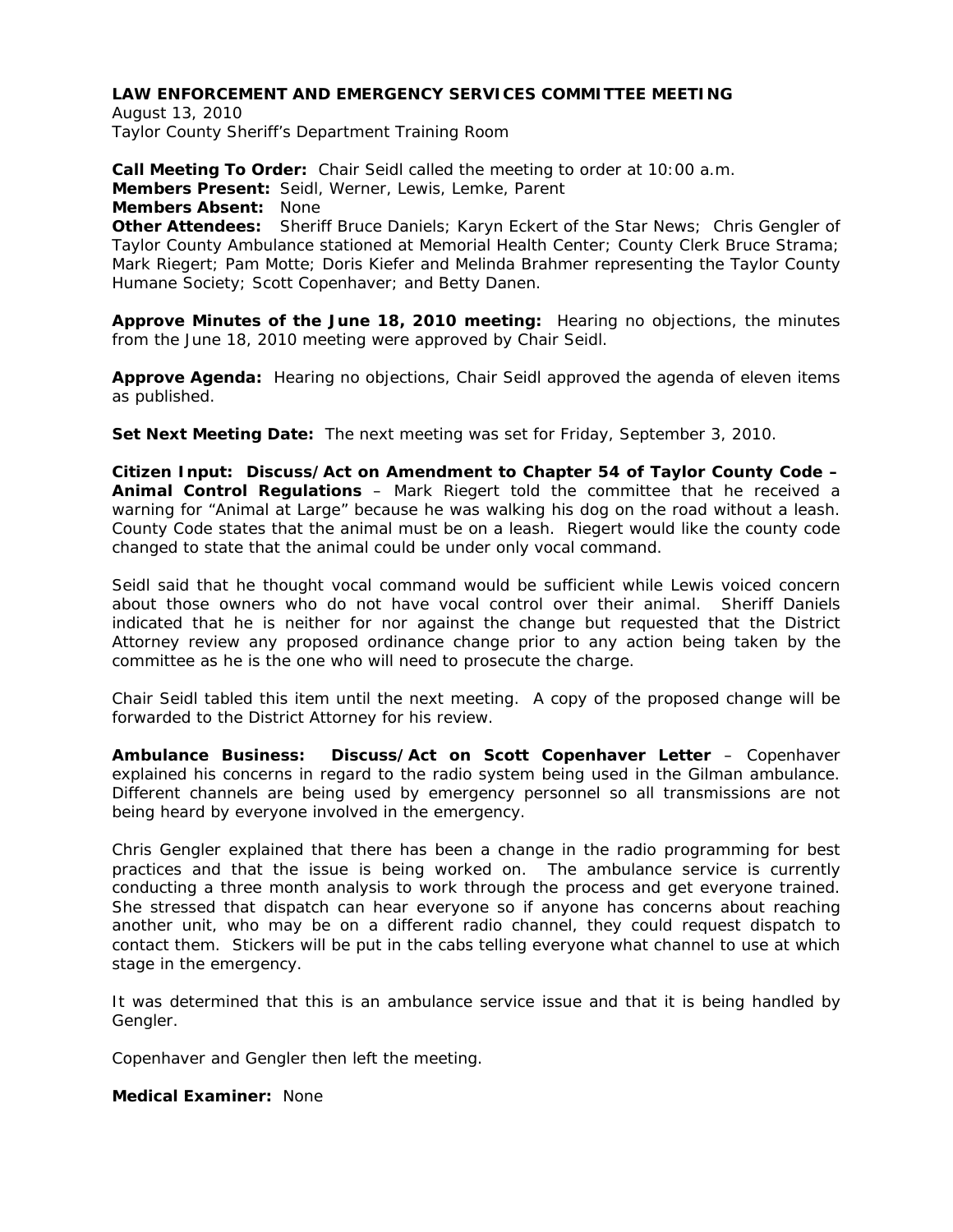**Law Enforcement Business: Discuss/Act on Taylor County Humane Society Annual Report and 2011 Budget** – Brahmer presented the Humane Society treasurer's report for year 2009 and January 1 – July 31, 2010. The calendar year of 2009 had revenue in the amount of \$74,596.79 while expenses totaled \$61,369.20. For the first six months of 2010, revenue was \$44,171.60 and expenses were \$43,400.27. Information regarding the balance on hand was not provided.

Brahmer and Kiefer expressed the need for a quarantine area for ill animals. They had a problem with ringworm this year because of the close proximity of the animals. They would also like a break area for the workers, where they could eat and get away from the animals for a while.

The spaying and neutering is currently being done by a Stratford veterinarian (cats) and a Neillsville veterinarian (dogs). Dr. Steve Deloney helps out quite a bit with vaccinations and examinations.

The Humane Society is discussing renting the southern half of the building they are currently utilizing. If they can get the rent down to an amount which they can afford, they may rent that portion also. There would be no additional cost to rent the other half, other than the rent, as they are already paying the utilities as it is all on one meter. Seidl commented that the county was not in the position to help financially so it would be up to the Humane Society to come up with the extra money.

Bauer is not raising the rent on the building for 2011-2012. The current rent is \$600.00 per month.

Strama presented the proposed budget for 2011. The tax levy would be \$30,000.00 and license fees would provide \$14,000.00. The Humane Society would receive \$36,000.00 and \$7,200.00 would be applied to the rent.

Lewis made a motion to approve the budget as submitted; Werner seconded the motion. All ayes. Motion carried.

Kiefer and Brahmer then left the meeting.

**Discuss/Act on Sheriff's Department 2011 Budget** – Sheriff Daniels explained several items in the budget.

- **1)** Hazmat Team the Hazmat team is currently not active due to low volunteers. The county currently has five volunteers; ten are needed to be an active team. As such, the team will not be eligible for the \$10,000 grant next year. There is currently \$38,000.00 in this line item, which Larry Brandl recommended that we leave sit for now. Daniels and Breneman are checking with surrounding counties to see if a mutual aid agreement for Hazmat could be reached. If the counties join forces, the equipment and the available funds in this county could be used for the joint Hazmat team.
- **2)** EPCRA Funds received from the State will increase. Bill Breneman's wages are part of this fund. Budget line proposal will increase from \$6,100.00 to \$6,849.00.
- **3)** Emergency Management Budget line will increase from \$30,899.00 to \$33,404.00
- **4)** Extended Supervision (Probation and Parole) This was a new program in 2010. As it was not known what to expect, it was under budgeted. Proposed income from this line item will increase from \$4,000.00 in 2010 to \$13,000.00 in 2011.
- **5)** Out of County Inmate Housing Price County will be utilizing our facility to house some of their inmates. Most counties are now housing their own inmates. Revenue from this line item is set at \$25,000.00; however, this amount is uncertain.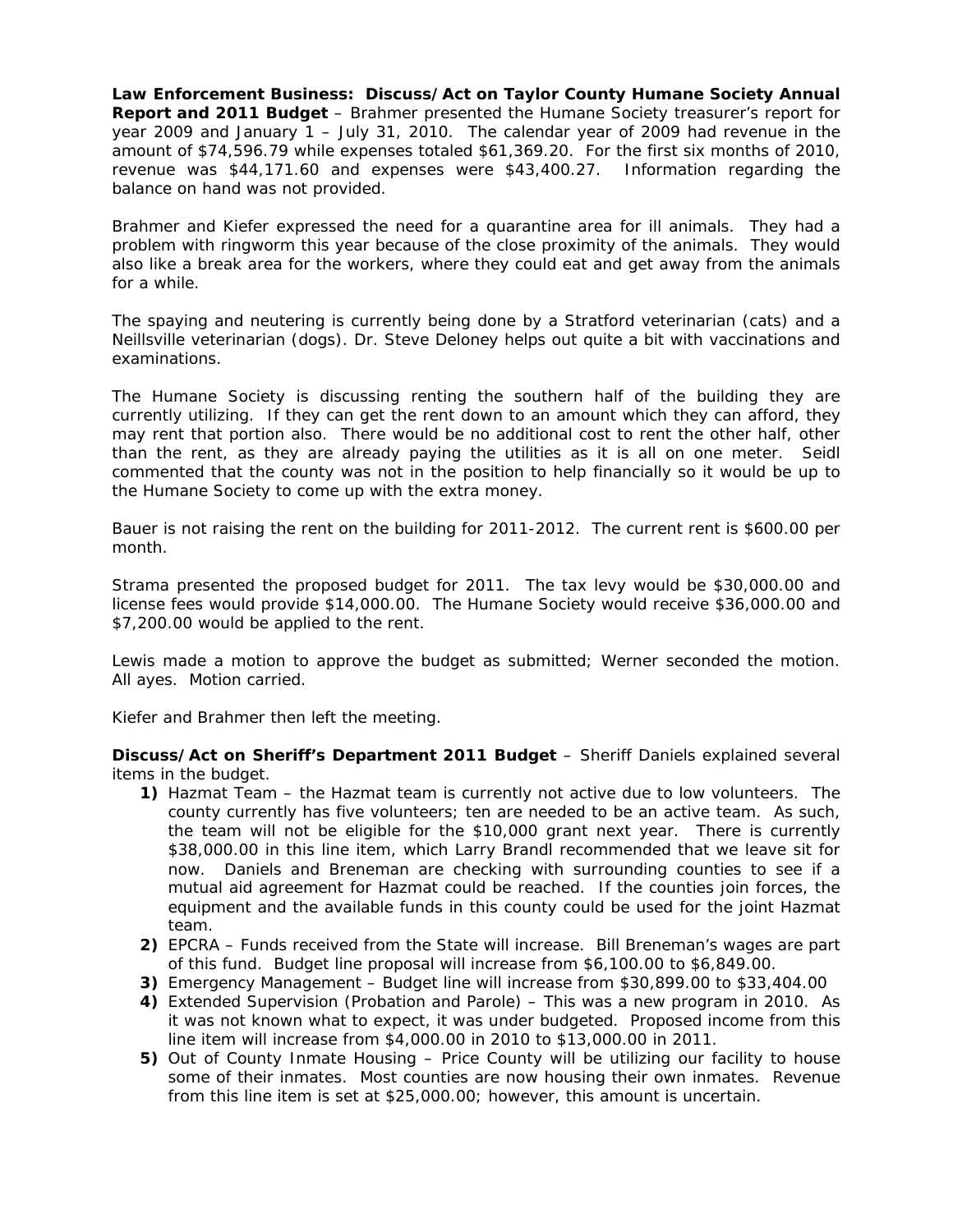- **6)** Probation/Parole Holds The State of Wisconsin budgets for these holds. If the State is running short of funds, they lower the amount that they pay for each hold. Based on previous years, this line item is \$13,000.00.
- **7)** Inmate Commissary Decreased from previous year due to low jail census. Income estimated at \$4,000.00.
- **8)** Inmate Phone Commission Decreased from previous year due to low jail census. Income estimated at \$10,000.00.
- **9)** Prisoner Lockdown Charges Inmates must pay \$30.00 their first day of confinement to cover the cost of booking. We collect about 30% of what is owed. Estimate for 2011 is \$12,000.00.
- **10)** Prepaid Calling Card Commission Decreased from previous year due to low jail census. Income estimated at \$12,000.00.
- **11)** Hazmat Team Donations No income due to Hazmat Team not being active.
- **12)** Telephone Expense Expense estimated at \$14,000.00 down from \$17,100.00 in 2010. Strama indicated this may be due to the cost of the cell phone agreement coming down considerably.
- **13)** Postage expenses are estimated at \$2,000.00, down slightly from 2010.
- **14)** Photocopies. Expenses are budgeted to increase in 2011 due to county wide contract with E.O. Johnson. Strama explained that while some departments may show an increase in costs due to the contract, county wide the expenses will go down.
- **15)** Blood Alcohol Tests This line item has been decreased by \$850.00 to \$2,000.00. The main reason for this decrease is the fact that there are fewer OWIs.
- **16)** Hazmat Team No expenses due to team not being active.
- **17)** Telephone Expenses are down due to the need to purchase fewer calling cards for inmates due to low jail census.
- **18)** Jail Meals Expenses are down due to fewer inmates. Estimated at \$135,000.00
- **19)** Jail Equipment and Supplies \$5,000.00 lower due to low jail census.
- **20)** Jail Medical Payments Increased to \$65,000.00 from \$64,000.00. HPL, the company we contract with for physician services, increased their rates by 2%. The Taylor County Health Department, who provides nursing services, increased their rates by \$8.00 per hour. Lewis questioned if it would be cheaper to contract out these services. Sheriff Daniels has checked into this and found that it would not be. Prescription drugs are obtained through HPL and sometimes Health Mart Pharmacy here in Medford.

Sheriff Daniels has been working on estimating the costs of providing transports for Chapter 51 commitments, court appearances, etc. There is a transport company in Green Bay that would provide this service; however, it is uncertain whether or not they would be able to provide transports on a sufficiently prompt basis. Our out-of-state transports are contracted out.

Sheriff Daniels requested that any action on the budget be withheld until the next meeting.

**Sheriff's Report:** Daniels informed the committee of the 9-1-1 computer crash that occurred. A temporary 9-1-1 center was set up at the fire station. This was possible due to equipment having been purchased earlier by the Health Department. The problem occurred when the UPS emergency switch failed to work properly. Steps have been taken to ensure this doesn't happen again. Daniels commended the many county employees from many different departments that pulled together to resolve this issue. Lewis commented that the county owes the IT Department, and especially Melissa, a big thank you for their work.

The inmate count is at 53.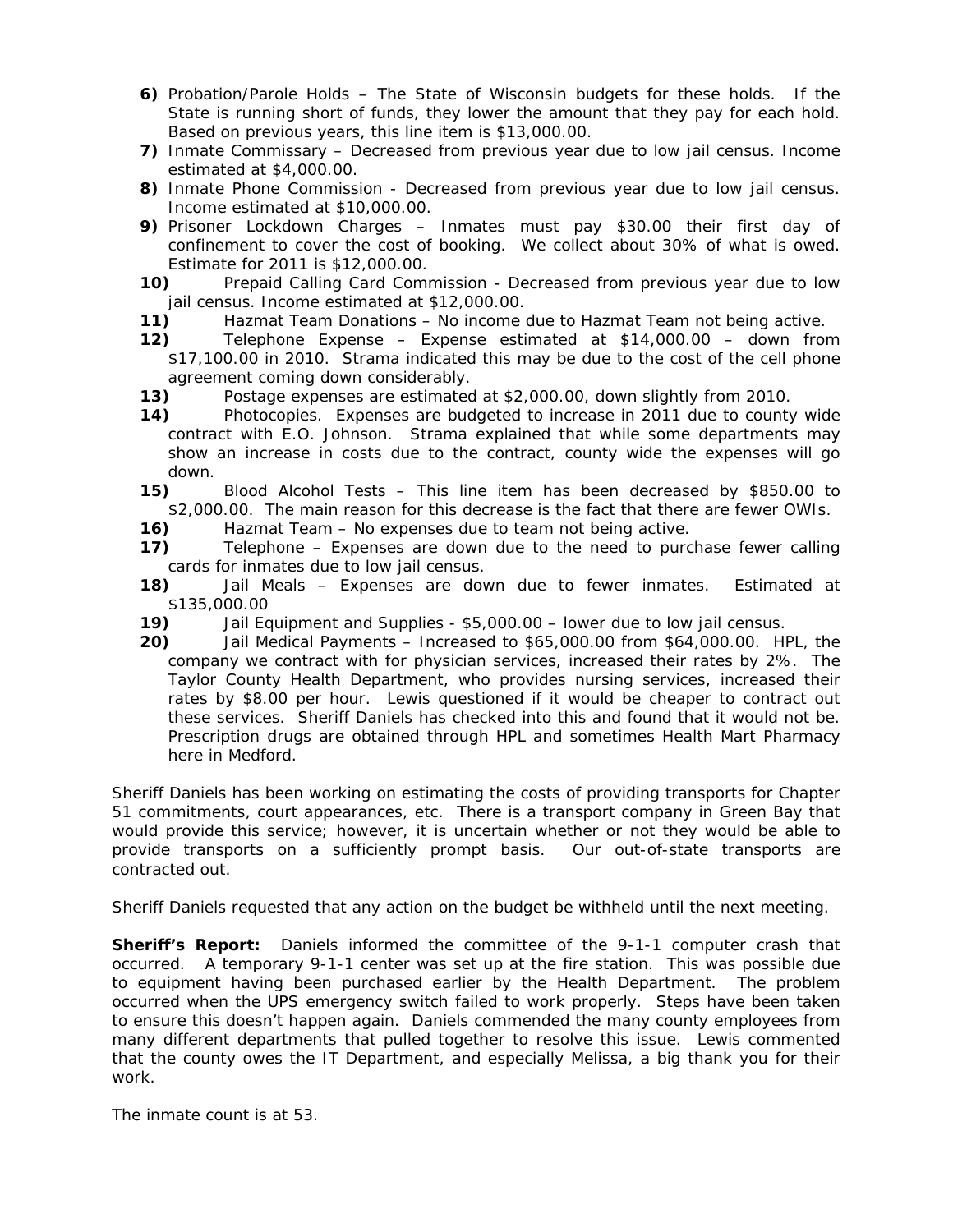A \$1,500.00 grant was received to replace the temperature control unit in the K-9 squad. This grant will pay for new equipment, such as automatically rolling down the windows in the vehicle when it gets too warm for the dog.

The department currently uses an interpreter service, which costs \$50.00 per month. We are required to provide this service. Daniels has been checking into software called "Speech Gear," which allows a computer to convert languages. Cost is \$1,500.00, which would come out of the Jail Improvements fund. Interpreter services would still be required for Miranda Rights as the software is not certifiable for court purposes.

Sheriff Daniels will be attending the National Sheriff's Association training in Colorado. The training is held at the National Institute of Corrections. Daniels is hoping to make contacts to possibly secure a federal contract to house inmates. It will also be an excellent training opportunity.

Strama then left the meeting.

**Review and Approve** Invoices**:** After review, Lewis made a motion to approve the invoices for June and July, 2010; Parent seconded the motion. All ayes. Motion carried.

**Adjournment:** With no further business, Parent made a motion to adjourn; Werner seconded. All Ayes. Motion carried. The meeting was adjourned at 11:35 a.m.

Respectfully Submitted,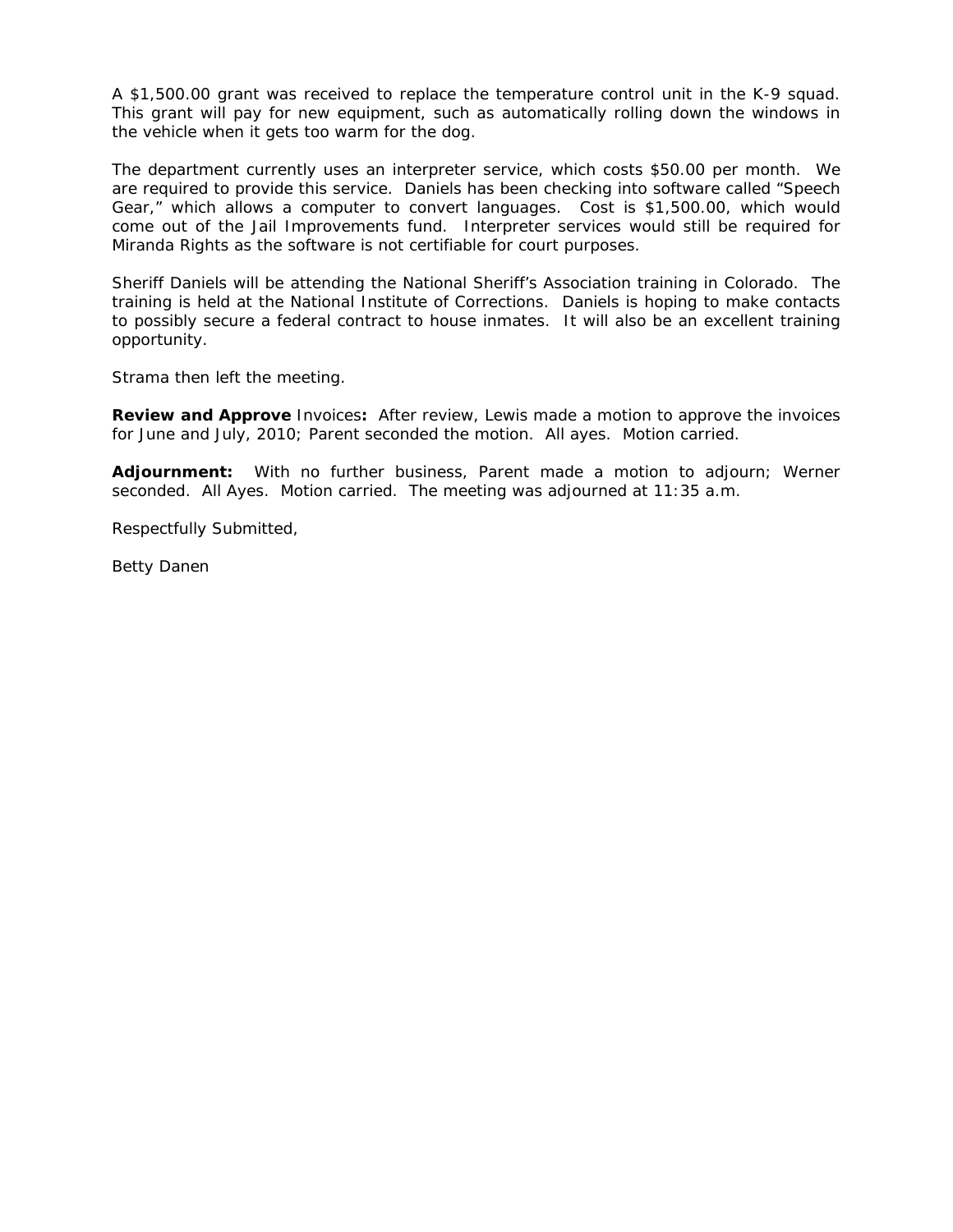June 18, 2010 Taylor County Sheriff's Department Training Room

**Call Meeting To Order:** Chair Seidl called the meeting to order at 10:51 a.m. **Members Present:** Seidl, Werner, Lewis, Lemke, Parent **Members Absent:** None **Other Attendees:** Sheriff Bruce Daniels; Brian Wilson of the Star News; Kaaron Keene of Memorial Health Center; County Clerk Bruce Strama; Jim Metz; Bill Breneman, Emergency Management Director; and Betty Danen.

**Approve Minutes of the May 14, 2010 meeting:** Parent moved to approve the minutes of the May 14, 2010 meeting; Lemke seconded the motion. All Ayes. Motion Carried.

**Approve Agenda:** Lewis moved to approve the agenda of 11 items; Lemke seconded. All Ayes. Motion carried.

**Next Meeting Date:** The next meeting was tentatively set for July 9, 2010.

#### **Citizen Input:** None

**Ambulance Business:** Discuss/Act on Approval of Ambulance Contract with Aspirus Wausau Hospital, Inc. – Keene indicated that the lease on the ambulance is up for renewal and Aspirus would like to renew the lease. The contract would extend the lease with all the same terms; the only change is the date.

Lewis made a motion to approve the lease agreement for another year; Werner seconded. All Ayes. Motion carried.

Keene indicated that Chris Gengler has been hired as the ambulance manager, Ron Bohn's former position. Gengler will begin her duties in July.

Keene then left the meeting.

**Law Enforcement Business:** Discuss/Act on Renewing/Revising Enhanced 9-1-1 Agreement – The current agreement with TDS is from 2001. Attorney Schmiege reviewed the new "Contract for E911 Service for Taylor County" and recommended signing the document.

Both parties have the option to get out of the contract with a 30 day notice.

Parent made a motion to renew the contract for enhanced 9-1-1 services with Midway Telephone Company; Lewis seconded the motion. All ayes; Motion carried.

Bill Breneman then left the meeting.

**Sheriff's Report:** Daniels informed the committee that Norwood had a cut in staff so they have reduced their bed space by 50%. We will now need to transport Chapter 51 individuals to Mendota or Winnebago if Norwood has no available beds; thereby increasing our transport costs.

The jail census is currently at 35. There are no boarders. Parent asked if a portion of the jail could be closed down and then reduce staff. Daniels said the jail inspector would need to approve such a move as there is the issue of statutory requirements. The county is required to run a jail by statute.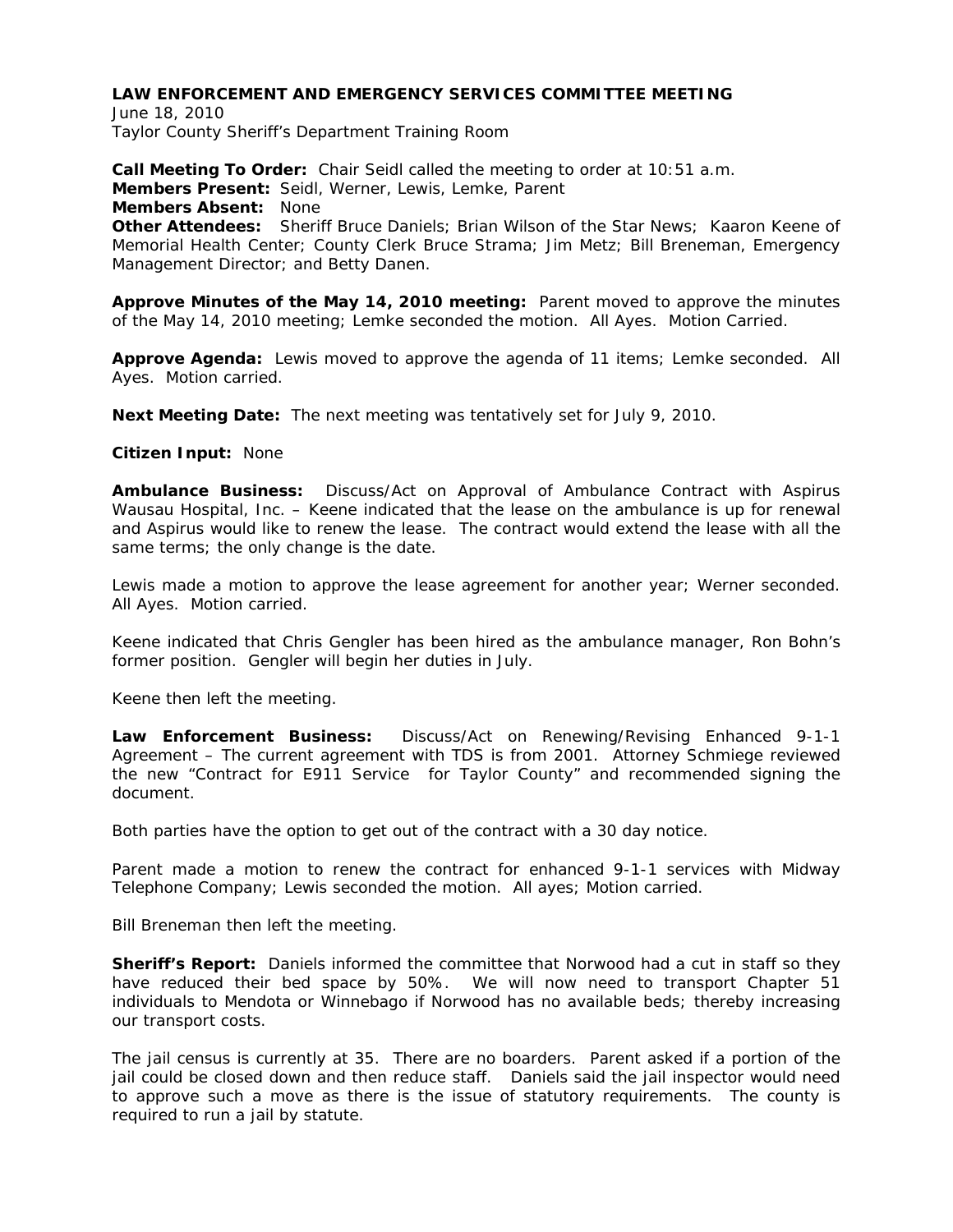The Firefighter Grant has been submitted. Daniels is also exploring other funding resources for the communications upgrade.

**Review and Approve Invoices:** After review, Lemke made a motion to approve the invoices for May, 2010; Lewis seconded the motion. All ayes. Motion carried.

**Adjournment:** With no further business, Parent made a motion to adjourn; Lewis seconded. All Ayes. Motion carried. The meeting was adjourned at 11:17 a.m.

Respectfully Submitted,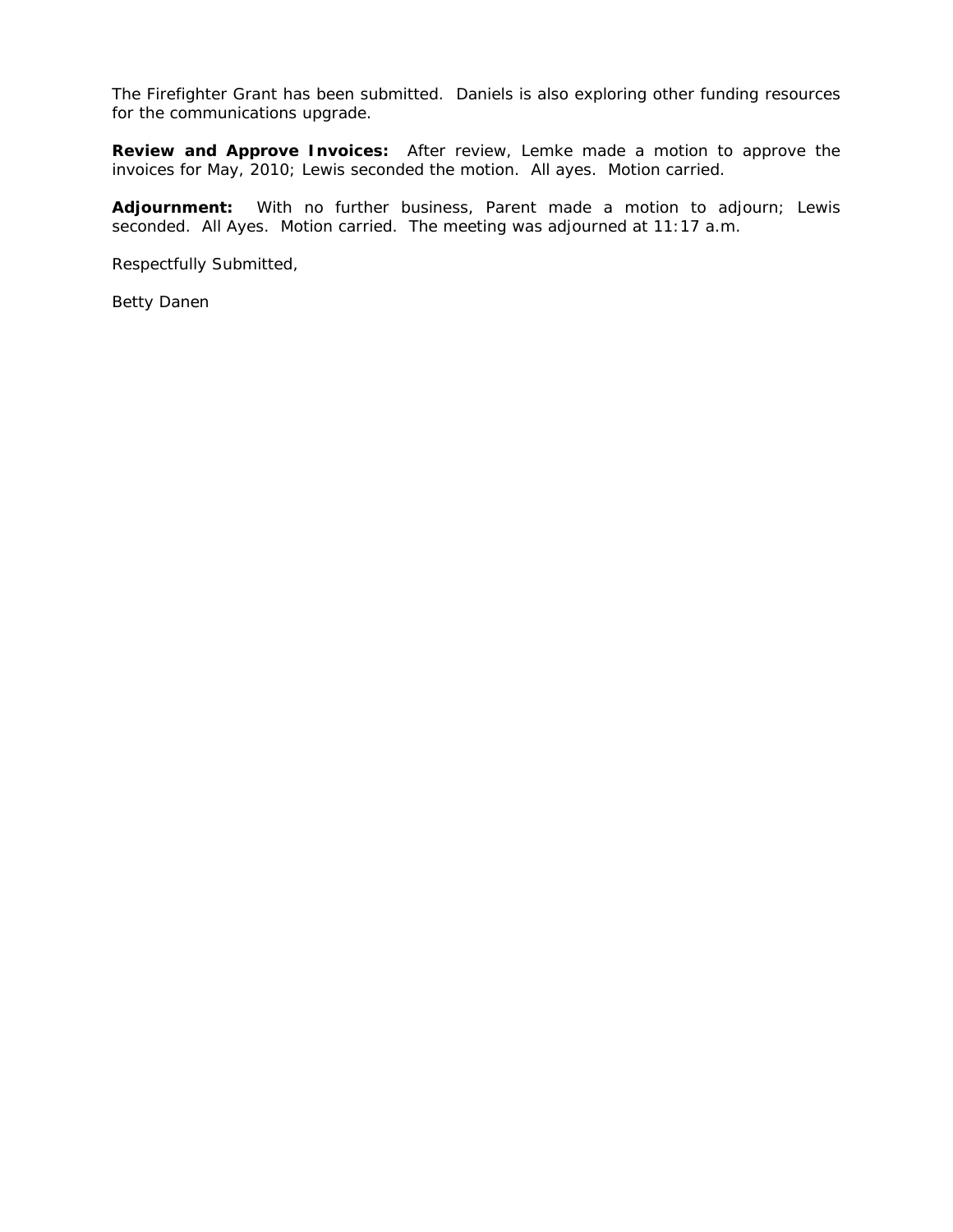# **LAW ENFORCEMENT AND EMERGENCY SERVICES/ZONING COMMITTEE JOINT MEETING**

June 18, 2010 Taylor County Sheriff's Department Training Room

**Members Present:** Seidl, Parent, Werner, Lewis, Lemke, Fuchs **Members Absent:** None **Other Attendees:** Sheriff Bruce Daniels; Brian Wilson, Star News; County Clerk Bruce Strama; Larry Peterson, Zoning; Bill Breneman; Betty Danen; Al Beadles; Candice Grunseth, Gilman Village Clerk; Chief of Police Ken Coyer; Jim Metz; Brad Ruesch; and Jason Laumann of Northwest Regional Planning.

**Call Meeting to Order:** Chair Seidl called the meeting to order at 10:10 a.m.

**Discuss/Act on Resolution Including Taylor County in a Regional Hazard Mitigation Planning Process** – Jason Laumann of Northwest Regional Planning presented information to the committee.

He explained that the proposed plan would be specific to Taylor County. The reasons for developing a plan include having a plan in place for natural hazards as required by the Code of Federal Regulations (this would not include manmade or technical hazards) such as thunderstorms, flooding, or high winds, to assess the cost of such events and the probability of future occurrences, and to estimate what losses could be with a particular emergency.

Laumann stressed that the plan would be pre-disaster mitigation, not a response plan. The object would be to reduce or eliminate potential risks and to have a speedy recovery or response plan in place.

An application to Wisconsin Emergency Management would be made to fund the plan. First, though, the county must have a hazard mitigation plan in place to be eligible for grant funding. The plan would identify what the issues or problems are in Taylor County and propose strategies to deal with them and provide funding to follow through with those strategies.

Peterson asked if the county would be eligible for grant program assistance if it doesn't have NFIP flood insurance. Laumann indicated that they would be eligible.

Laumann explained that potential sites would be identified through historical occurrences, flood plain maps, and models on computers. He said it is not a scientific study, just a broad aspect of where they could be.

Laumann indicated that most counties have a plan in place. He is proposing that we apply together with Rusk, Price, Sawyer and LCO (Lac Courte Oreilles Tribe) as the chance of getting funding would be very good due to the regional approach. Price and Sawyer Counties have already agreed to proceed with the plan. The county does not need to proceed with the proposed plan if the funding does not come through. Northwest Regional Planning would do all of the legwork and the grant application. Updates (statutory changes, etc.) would need to be done every five years; the same pool that funded the development of the plan would fund the updates. The Emergency Management Director would be in charge of the updates.

Northwest Regional Planning would apply for a grant through the Pre-Disaster Mitigation Grant Program. The federal government would fund 75% of the cost and the counties would need to pay 25%. The 25% can be met through in-kind contribution (i.e. mapping done at county level, hours spent working on the plan, meetings, etc.) so there would be no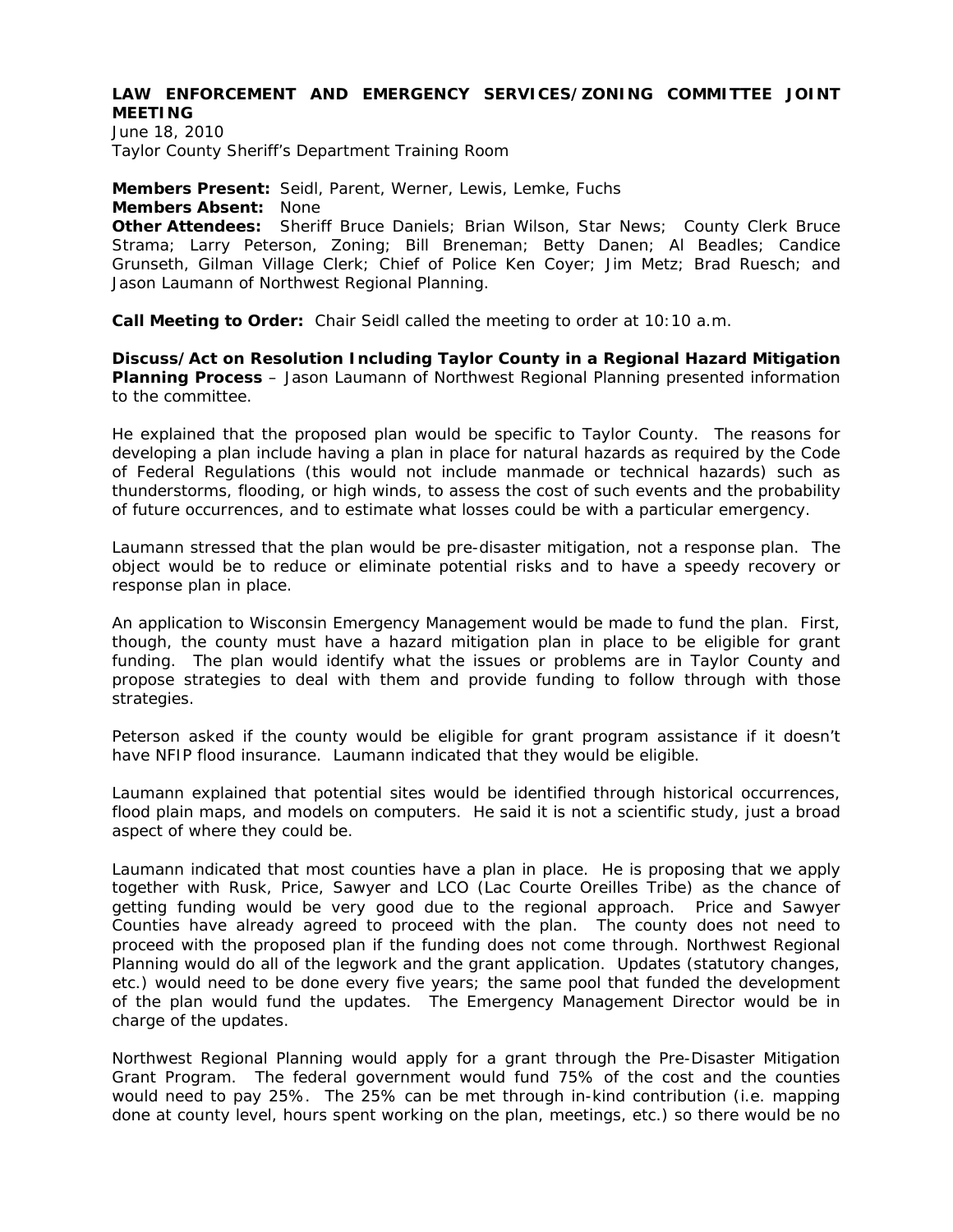actual money paid out of pocket. Laumann said the plan would be very detailed as to how much time the county would spend working on the plan and who is doing what work.

All towns would be included in the process; village and cities are not. They would need to develop their own plan or do a joint participation with the county. The villages and city would share in-kind contribution. There would be 7-10 meetings and about 20 hours beyond that that the county would need to contribute.

The application process would take about three months once the county is on board. A very detailed budget would be written and submitted.

Peterson questioned if Taylor County would be able to supply the manpower for the in-kind contribution given the possible layoffs/cutbacks. Lewis said that the only departments that would be working on the plan would be Emergency Management, Zoning, and Land Information which only have one or two people on staff so they are not likely to be affected by the layoffs.

Breneman said that he needs to write up a yearly Hazard Analysis Plan now because there is not a Hazard Mitigation Plan in place. This would no longer be necessary if the county adopted the plan.

Land Information would map the villages and cities, too, as they do not have the capability of doing so themselves.

Fuchs made a motion for Northwest Regional Planning to proceed with the application for the grant to establish a Hazard Mitigation Plan; Parent seconded. All Ayes; Motion Carried.

**Adjourn** – With no further business, Parent made a motion to adjourn; Fuchs seconded. All ayes. Motion carried. The meeting was adjourned at 10:49 a.m.

Respectfully Submitted,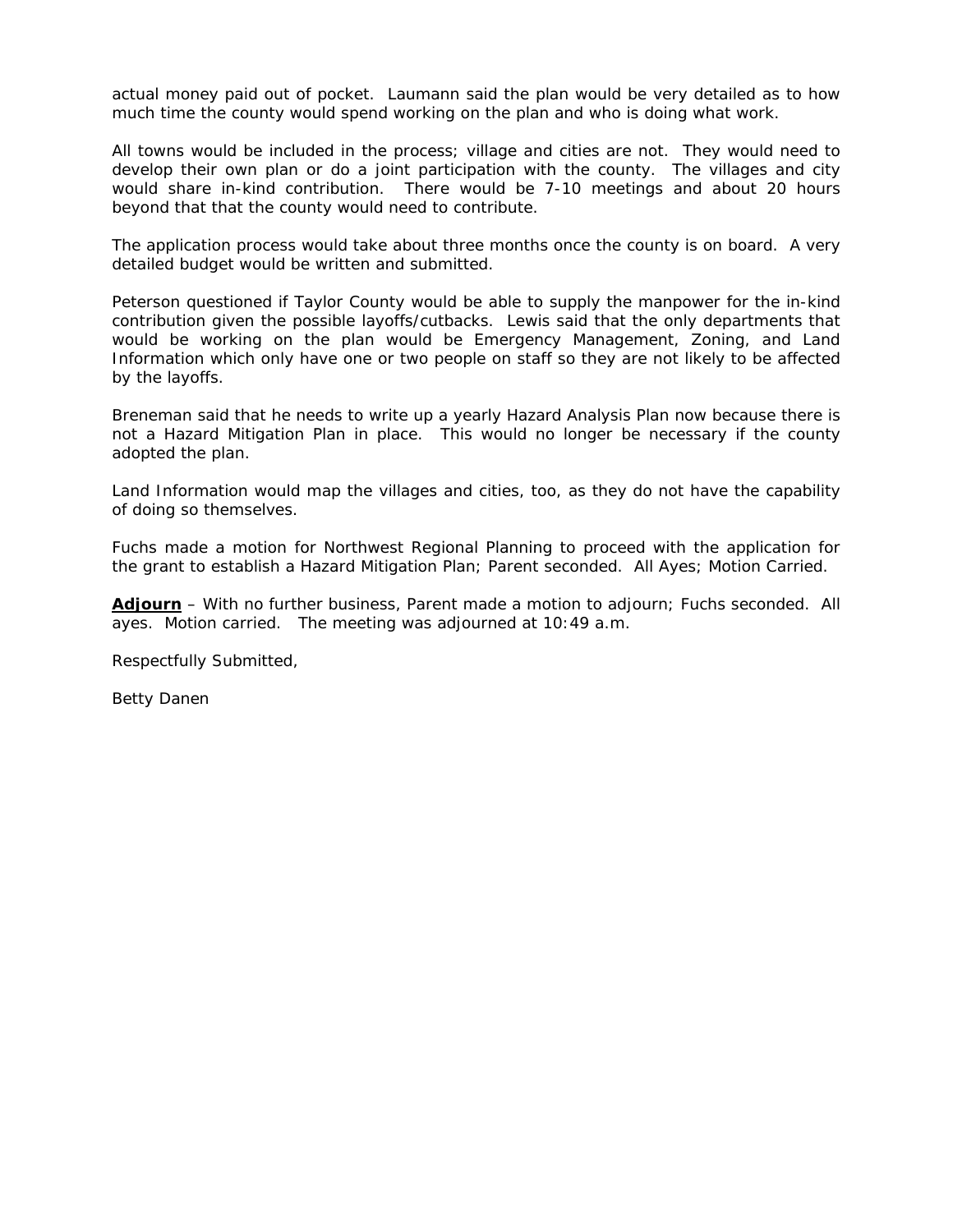May 14, 2010 Taylor County Sheriff's Department Training Room

**Call Meeting To Order:** Chair Seidl called the meeting to order at 10:00 a.m. He welcomed new member David Lemke to the board. **Members Present:** Seidl, Werner, Lewis, Lemke, Parent **Members Absent:** None **Other Attendees:** Sheriff Bruce Daniels; Mark Berglund of the Star News; Christine Gengler of Taylor County Ambulance stationed at Memorial Health Center; Larry Brandl;

County Clerk Bruce Strama; EMT Tim Ludwig; and Betty Danen.

**Approve Minutes of the February 19, 2010 meeting:** Parent moved to approve the minutes of the February 19, 2010 meeting; Werner seconded the motion. All Ayes. Motion Carried.

**Approve Agenda:** Lewis moved to approve the agenda of 11 items; Werner seconded. All Ayes. Motion carried.

**Next Meeting Date:** The next meeting will be June 11, 2010. It was decided to return to the schedule of having meetings the second Friday of the month.

#### **Citizen Input:** None

**Ambulance Business:** Discuss/Act on Purchase of Laptop – Chris Gengler informed the committee that the computer the ambulance crew was using, which is used for training and license updating, is no longer functioning. Gengler provided information on the laptop they would like to purchase. The laptop is owned by the ambulance service, not the hospital. The money for the purchase would come from the State EMS Grant Funding monies. Brandl indicated that there are sufficient funds in the account to pay for the purchase.

Lewis made a motion to approve the purchase of the laptop for the ambulance; Parent seconded. All Ayes. Motion carried.

Discuss/Act on the Sale of Used Ambulance to Gilman Fire Department – The committee had previously approved the sale of the used ambulance to Auction Associates. The Gilman Fire Department expressed an interest in purchasing the ambulance for the same amount that Auction Associates was going to pay - \$5,000.00.

Lewis made a motion to approve the sale of the used ambulance to the Gilman Fire Department; Werner seconded. All Ayes. Motion carried.

Gengler and Ludwig then left the meeting.

# **Medical Examiner:** None

**Law Enforcement Business:** Discuss/Act on Placement of One on One Cars – Sheriff Daniels would like to base a squad car in Goodrich as a deputy now lives in that area and would be readily available to respond to an incident in that area if a squad was immediately available. The committee agreed that placement of the squads is up to the sheriff, that this issue has been dealt with in the past, and that prior approval is not needed to place a car at a deputy's home.

Discuss/Act on Assistance to Firefighters Grant – Application and Follow-through – Daniels informed the committee that he would like to apply for this million dollar grant and asked the committee for their support. The grant would provide monies for the upcoming radio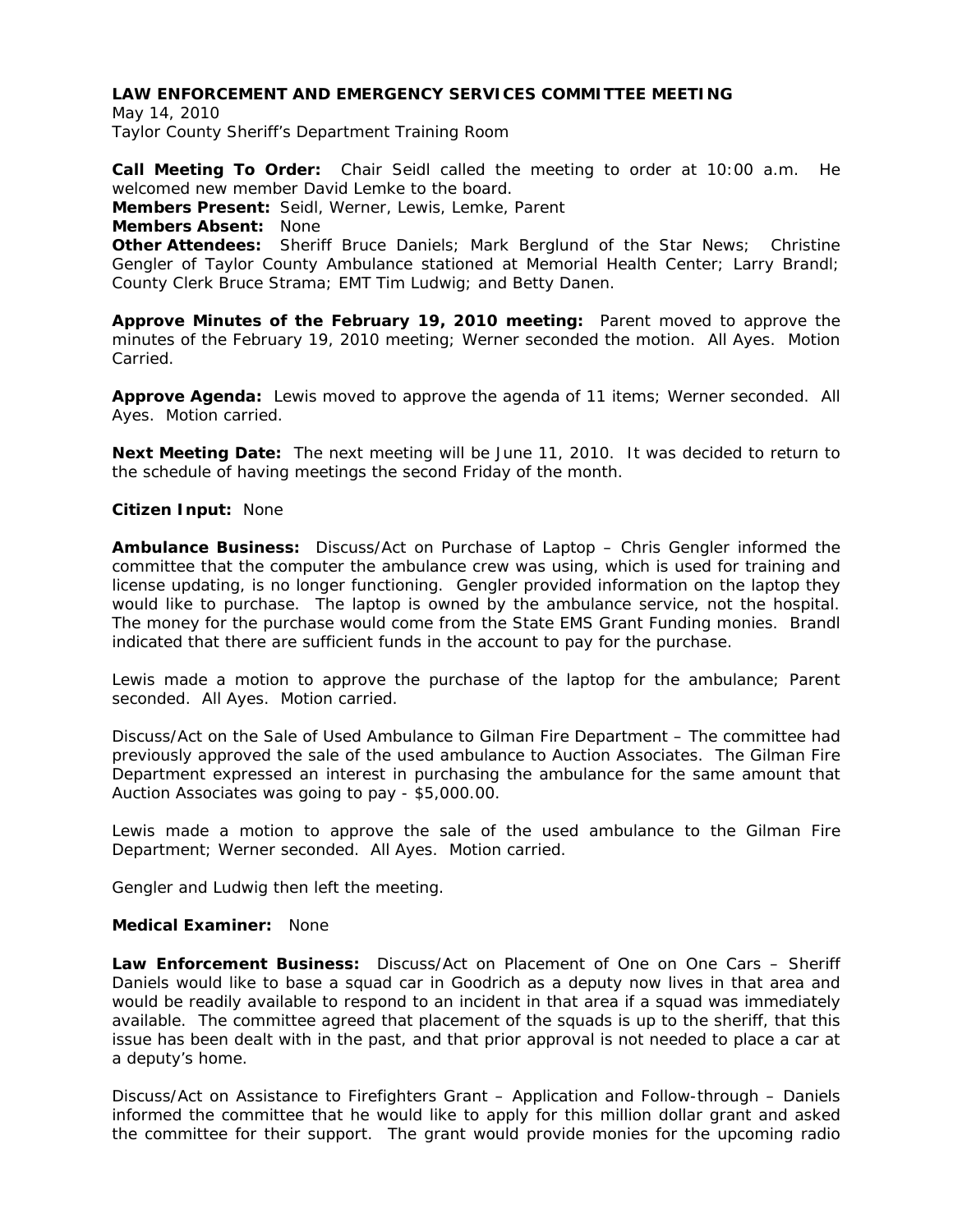infrastructure upgrade. If the grant was awarded to the county, the county would need to match 5%, or \$50,000.00. The match is 5% for counties with a population of less than 20,000; 10% for counties over 20,000. Daniels stressed that this is not a law enforcement issue but a county wide emergency services issue, affecting not only law enforcement but also the ambulance, fire, and other emergency services. Once the application is completed, it could take about 14 months before the county would be notified as to whether or not they will receive the grant.

Parent questioned where the \$50,000 was going to come from. Daniels said that the radio upgrade is a federal mandate. The county has no choice in the matter and will be penalized monetarily if we do not comply. Lewis said that it will be easier to get the \$50,000 than a million dollars and he recommended proceeding with the application. Brandl said that it would be a benefit to the county to apply for the grant as it would "lessen the magnitude of what the borrowing will be."

Seidl questioned if Power Line money could be used to pay the 5% match. Lewis said we should wait to see if we get the grant and then determine where the \$50,000 will come from.

Daniels said that he needs approval to apply for the grant so he is able to plan. The switch to narrow band must be done by January 1, 2013. Brandl recommended that the county move forward and figure out the funding later as we don't have a choice as to whether we do the upgrade or not.

Werner made a motion to have the sheriff continue with the grant project; Parent seconded. All Ayes. Motion carried.

Discuss/Act on Proposed Ordinance Change Related to Emergency Management Taylor County Code – Daniels explained that there was a change in Statute numbers, which needed to be updated in the County Code.

Lewis made a motion to approve the ordinance change; Lemke seconded. All Ayes. Motion carried.

Discuss/Act on Funding Upcoming Communication Upgrades – Daniels explained that the current infrastructure in the county is from the 1960's. There are huge holes in the county where radio reception does not exist. Daniels told the committee that the federally mandated upgrades will cost the county between four and five million dollars. Daniels has been working with Brandl in regards to funding. The project will more than likely need to be bonded. Hopefully, the county will procure the Firefighters Grant to lessen the financial burden. Daniels has written to Congressman Obey with an appropriations request. Lewis recommended that the committee give its permission to the sheriff to move along on the project and to secure the bonds as the upgrade will need to be done and the county does not have four to five million dollars.

Daniels informed the committee that the State of Wisconsin will be providing a state wide system, covering 95% of the state. However, at this point, it is unknown what amount of coverage our county would have or what the monthly cost would be.

Seidl requested the sheriff to prepare a written summary of what the project all entails to be distributed to the county board members so they are informed and able to answer questions from the public. The sheriff will do so.

Lewis made a motion to direct the sheriff and Larry Brandl to develop a funding proposal; Werner seconded. Roll call vote taken: Parent: Aye; Lemke: Aye; Seidl: Aye; Werner: Aye; Lewis: Aye. All Ayes. Motion carried.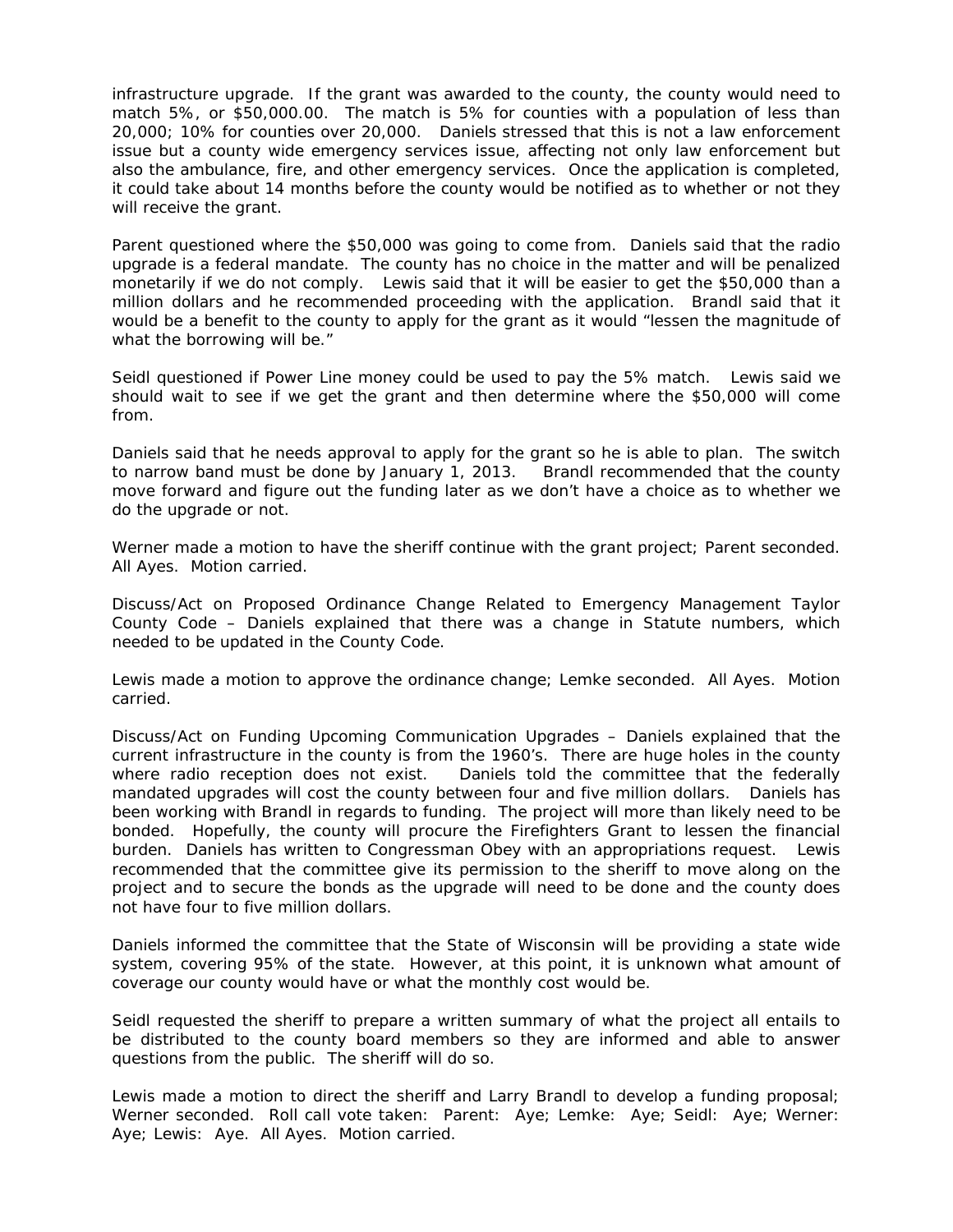**Sheriff's Report:** Daniels informed the committee that the "chatter" or feedback on the radio system has increased in recent years. One theory is that there may be too much equipment on the campus tower; another is that radios from private companies may be interfering. Northway Communications said they could change the PL codes, at a cost of \$995.00, but then other counties would need to change theirs, also, in order to communicate with our county. Motorola said they would attempt to identify the problem, at a cost of \$5,800.00. No action has been taken.

The west radio repeater is located on top of the Gilman water tower, which is going to be rebuilt. It will cost \$21,155.00 to move it.

The jail census is currently at 36.

Strama and Brandl left the meeting.

**Review and Approve Invoices:** After review, Werner made a motion to approve the invoices for February, March, and April, 2010; Lewis seconded the motion. All ayes. Motion carried.

**Adjournment:** With no further business, Lewis made a motion to adjourn; Parent seconded. All Ayes. Motion carried. The meeting was adjourned at 10:49 a.m.

Respectfully Submitted,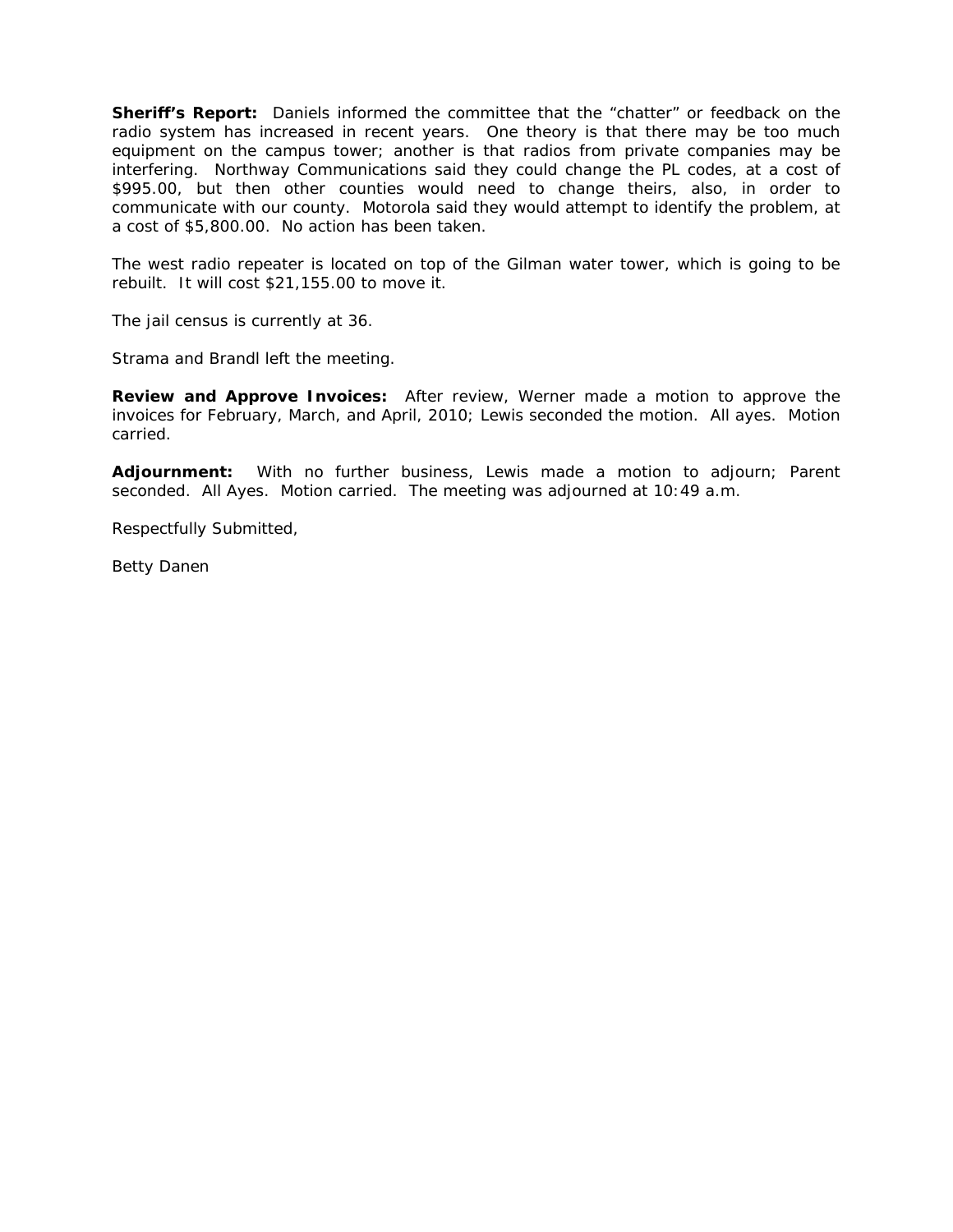February 19, 2010 Taylor County Sheriff's Department Training Room

**Call Meeting To Order:** Chair Seidl called the meeting to order at 11:00 a.m. **Members Present:** Seidl, Werner, Lewis **Members Absent:** Sweda, Parent **Other Attendees:** Sheriff Bruce Daniels; Karyn Eckert of the Star News; Ron Bohn of Taylor County Ambulance stationed at Memorial Health Center; Larry Brandl; County Clerk Bruce Strama; Melissa Thums, Director of Finance at Memorial Health Center; Kaaron

Keene, Vice-President, Patient Care Services at Memorial Health Center; and Betty Danen.

**Approve Minutes of the January 15, 2010 meeting:** Werner moved to approve the minutes of the January 15, 2010 meeting; Lewis seconded the motion. All Ayes. Motion Carried.

**Approve Agenda:** Werner moved to approve the agenda of 11 items; Lewis seconded. All Ayes. Motion carried.

**Next Meeting Date:** The next meeting will be at the discretion of the sheriff.

#### **Citizen Input:** None

**Ambulance Business:** Discuss/Act on the 2009 Ambulance Subsidy – Melissa Thums, Director of Finance at Memorial Health Center presented the committee with an "Ambulance Subsidy Request – Calendar Year 2009" document showing the 2009 projected and actual revenue and expenses, along with the percentage of change. The actual expenses were 8.6% below what had been projected; revenue was 9.3% lower than projected. Thums informed the committee that the charge for ambulance runs was increased by 50% in July, 2009. Some revenue was lost due to MedEvac taking over transports and performing intercepts.

Werner made a motion to accept the unaudited report as presented; Lewis seconded. All ayes. Motion carried.

Melissa Thums then left the meeting.

Discuss/Act on the Bids for a Replacement Ambulance for Gilman – Bohn distributed a list of the quotes received for a new ambulance. Only one vendor submitted a bid – Everest Emergency Vehicles. They submitted a bid on three different vehicles, which would be the complete unit, including the box. One is a demo vehicle which exceeds the bid specifications. Bohn had also listed the cost for equipment that the Gilman ambulance personnel had requested – a grill guard, a power lift cot, and a new radio. Bohn is not convinced of the need for the power cot and did not recommend purchasing one. The radio in the current ambulance is ten years old and will need to be replaced; the vendor would be able to install the new one. The new radio would be narrow band. Discussion was held on the necessity of purchasing the grill guard. It was decided that one would be purchased but Bohn should check around for a better price.

Bohn's recommendation was to purchase the 2009 Road Rescue Ultramedic Ford E-450 Chassis Demo for \$125,855.00. The vehicle has all the desired equipment plus upgrades that we would not otherwise get, such as LED lights instead of halogen. The new ambulance would be delivered in 30-60 days. Graphics and two electrical plug-ins would need to be completed prior to delivery.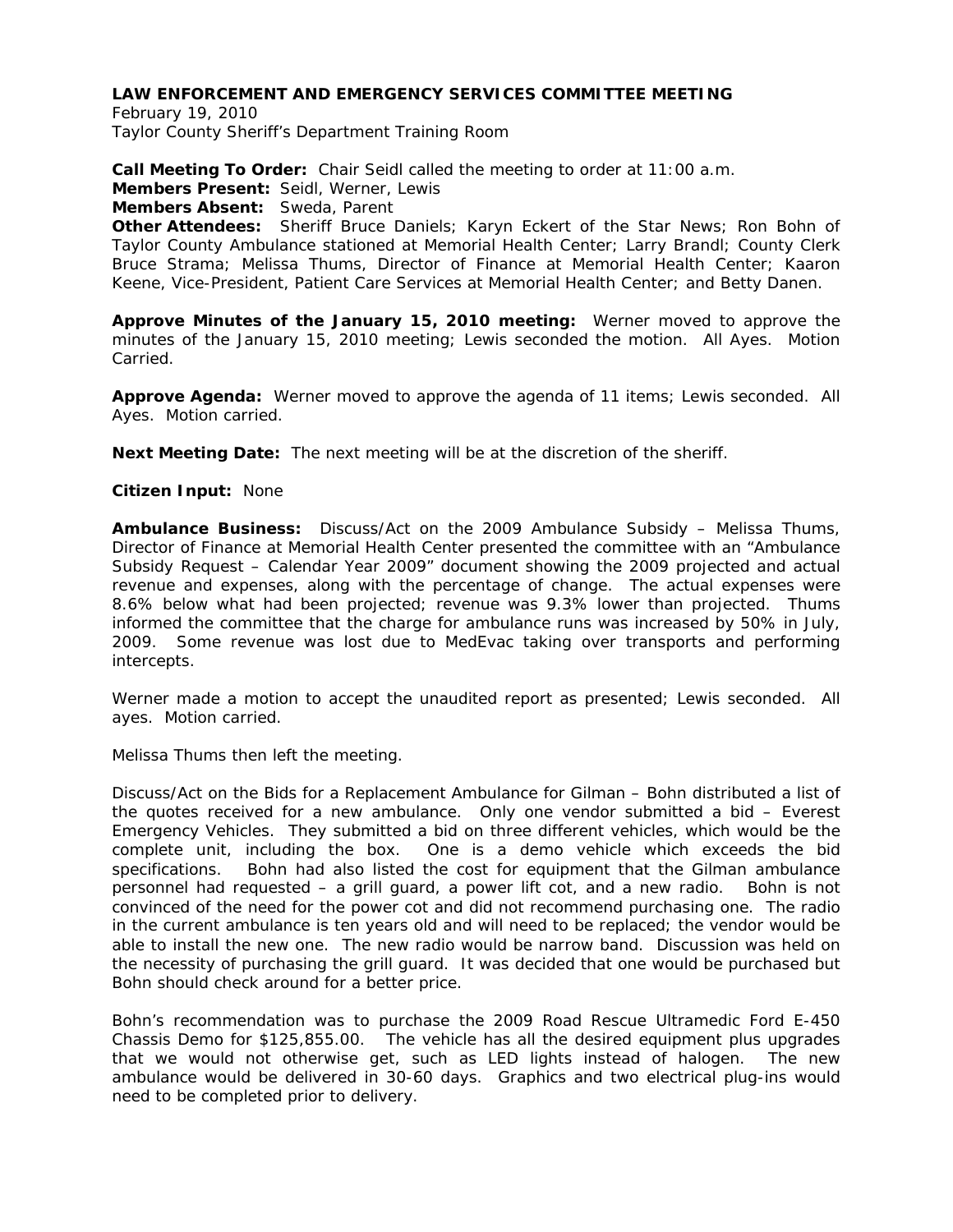Werner made a motion to purchase Quotation  $#1$  ambulance from Everest Emergency Vehicles (2009 Road Rescue Ultramedic Ford E-450 Chassis Demo), along with the grill guard and the radio, and to give Bohn the authority to dispose of the old ambulance either through trade-in or auction, whichever is the best value for the county. Lewis seconded the motion. All ayes. Motion carried.

Discuss/Act on the Bids for Replacement of Monitor/Defibrillators – Bohn had obtained information from three different companies and handed out a comparison sheet. Bohn's recommendation was to go with the Zoll defibrillators, even though they are the most expensive, as the ambulance crews are already trained on the Zoll models. The Zoll would also be compatible with other emergency services equipment, including the equipment at the Taylor County Sheriff's Department, where the others would not. The cost would be run through with the ambulance and depreciated out over seven years.

Werner made a motion to purchase three Zoll monitor/defibrillators; Lewis seconded. All ayes. Motion carried.

Keene then left the meeting.

#### **Medical Examiner:** None

**Law Enforcement Business:** Discuss/Act on Findings of Ad Hoc Subcommittee – Werner asked how the people were chosen for the subcommittee. Daniels said that they were the current Leadership Medford class. It was decided that the recommendation of the subcommittee would be forwarded to the Personnel Committee; however, it was believed by Lewis that the Personnel Committee will not do anything with it.

The sheriff wanted the committee to be aware that this department will not be in compliance with the five day furlough directive from the county.

Discuss/Act on Plan for Communications Upgrade – The Sheriff's Department is going to need to update their radio system to narrowband by December 31, 2012 as a result of a federal mandate. The cost will potentially be around \$2.9 million. Daniels has requested financial assistance from the federal government. Emergency Services Director William Breneman had prepared a "Narrowband Plan" and time table, which had been mailed to the committee members prior to the meeting.

Lewis made a motion to participate in the communications upgrade plan and to support the time table; Werner seconded. All ayes. Motion carried.

Discuss/Act on Resolution Regarding Obtaining a Communications Consultant – Daniels believes that advice is needed to make the correct decision on the type of communication system to purchase. He would like to hire a consultant at the cost of \$30,000.00. The consultant would evaluate what system is the best one for our county and also which one would provide the best security for our personnel.

Daniels indicated that WISCom is developing a state wide communication system that would be available to everyone for a monthly fee, such as the teletype service the department is using. This service would provide coverage to 95% of the state. They would use existing towers, which may not cover all of Taylor County. Daniels believes that is not acceptable as the department would not be able to communicate with officers out in the field, which could put them in a dangerous situation. The other option is for Taylor County to construct and maintain its own system. The requested consultant will review the feasibility of both plans, advise as to the best course of action, and review implementation plans of the chosen communications upgrade.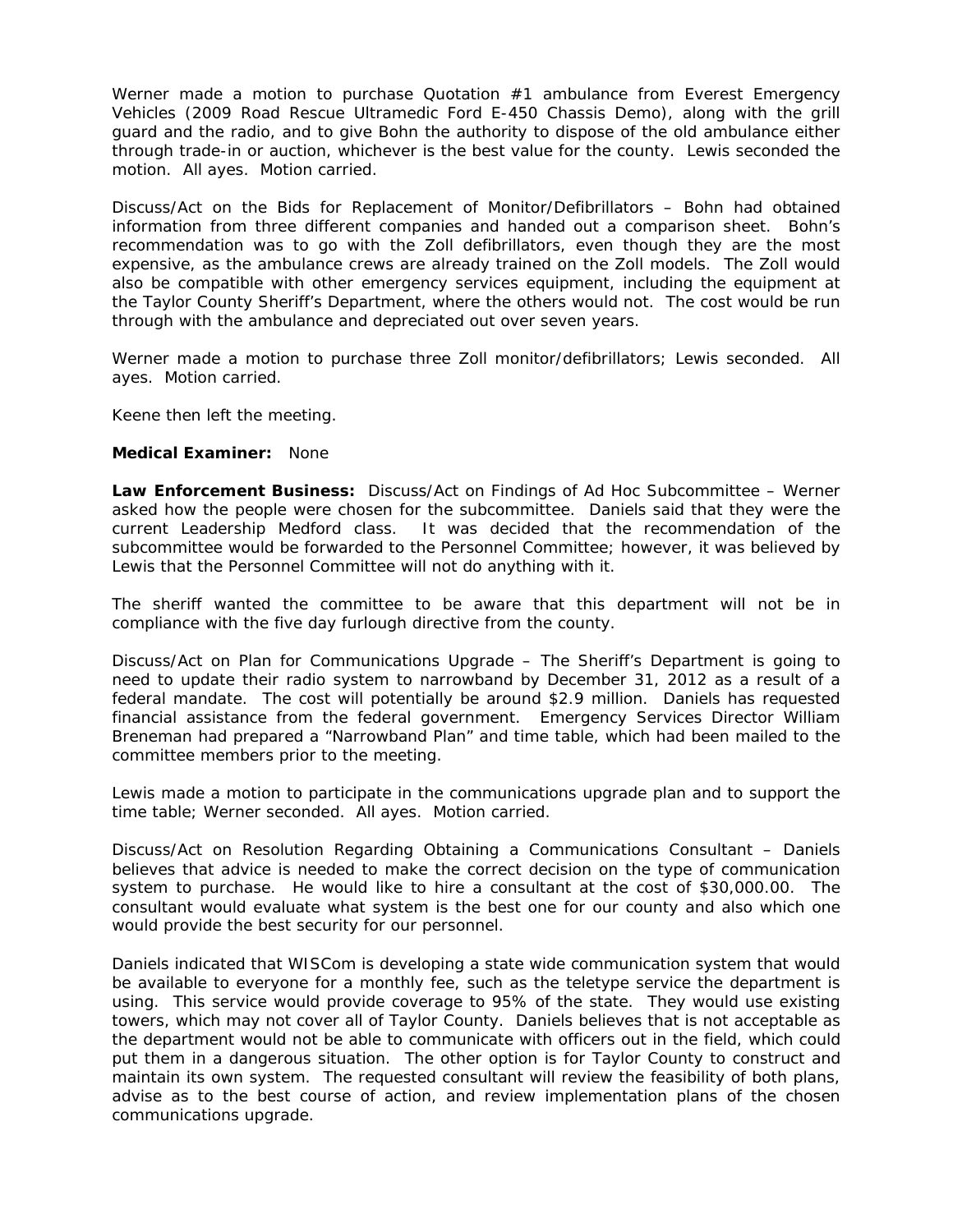Lewis made a motion to approve the "Resolution Requesting a Transfer of \$30,000.00 from the General Fund for the Development of a Public Safety Mobile Radio Plan"; Werner seconded. All ayes. Motion carried.

Lewis mentioned that Finance will meet next week and can vote on this issue; however, the County Board will not meet until April 21, 2010. Werner directed Daniels to proceed as though the resolution has been approved by the County Board.

Discuss/Act on Stetsonville First Responders Request – The Stetsonville First Responders have requested that the county pay for their oxygen tank refills. The county does this for all of the other emergency care units in the county. Bohn estimated that the cost would be less than \$200 per year.

Lewis made a motion to approve the request by Stetsonville First Responders to have the county pay for their oxygen; Werner seconded. All ayes. Motion carried.

**Sheriff's Report:** Daniels reported that Human Services will be purchasing the two old squads for \$1,700.00 each.

There are 52 inmates, one of which is from out of county. State wide notifications have been sent out that we have jail space available for housing inmates.

Strama then left the meeting.

**Review and Approve Invoices:** After review, Lewis made a motion to approve the invoices for January, 2010; Werner seconded the motion. All ayes. Motion carried.

**Adjournment:** With no further business, Lewis made a motion to adjourn; Werner seconded. All Ayes. Motion carried. The meeting was adjourned at 11:59 a.m.

Respectfully Submitted,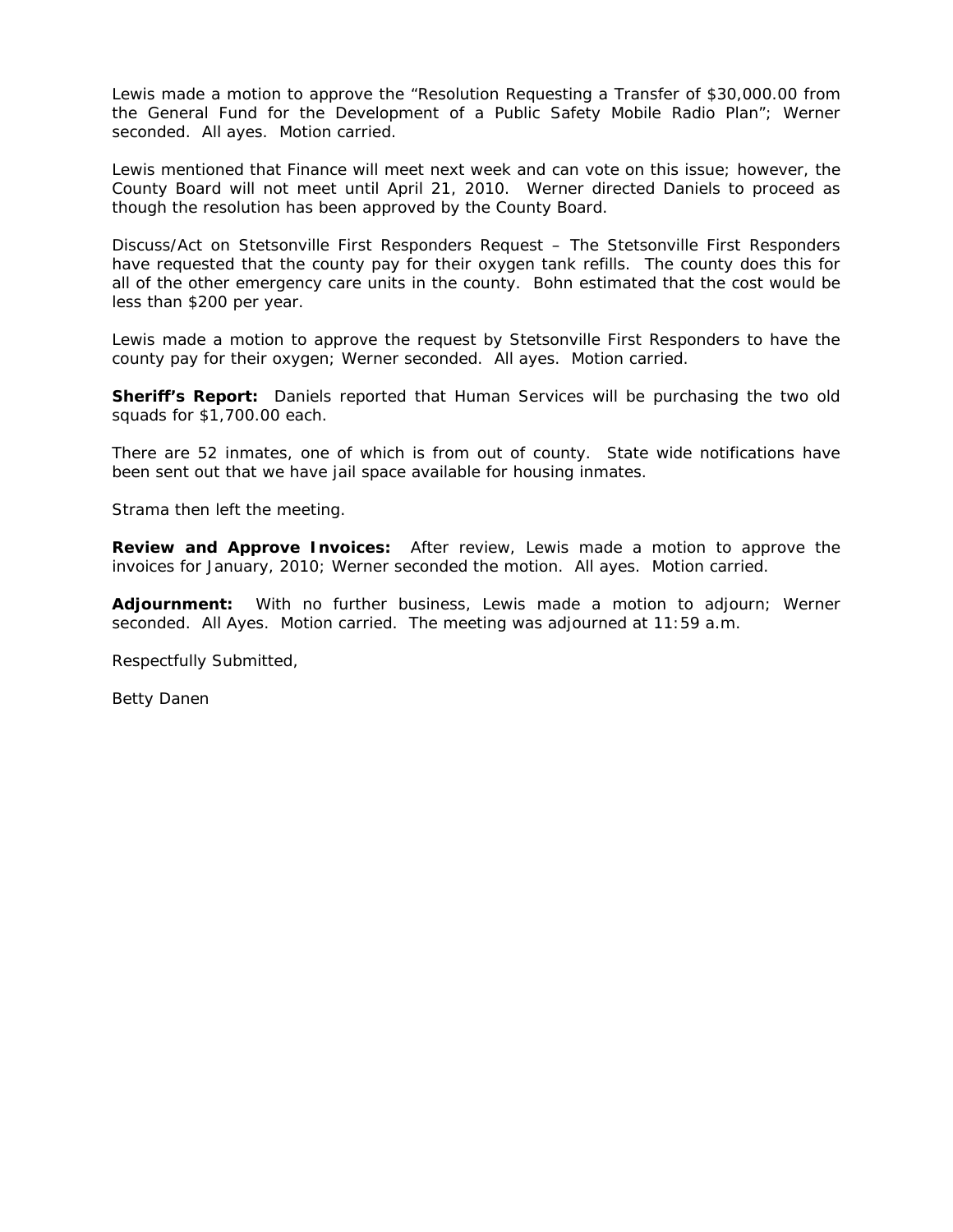January 18, 2010 Taylor County Sheriff's Department Training Room

**Call Meeting To Order:** Chair Chuck Zenner called the meeting to order at 2:07 p.m.

**Members Present:** Chairman Chuck Zenner, Laura Dietrich from Kraft, Angie Rothmeier of the Flower Shoppe and West Side Nursery, Mike Braun of Memorial Health Center, Trudy Jorstad from Do It Best Hardware, Randy Scholl of Northwestern Mutual, and Chelsea Zenner of Reflections Hair Salon.

**Members Absent:** Blanche Wellman from Our House

**Other Attendees:** Sheriff Bruce Daniels, Paula Liske from K-99/WIGM radio, Sue Emmerich from the Medford Area Chamber of Commerce, and Betty Danen.

**Approve Minutes of the January 4, 2010 Meeting:** Jorstad made a motion to approve the minutes from the January 4, 2010 meeting; Braun seconded. All Ayes. Motion carried.

**Approve Agenda:** Jorstad moved to approve the agenda of 7 items; Rothmeier seconded. All Ayes. Motion carried.

Danen then left the meeting.

**Next Meeting Date:** None

**Law Enforcement Business: Discuss/Act on Issues Related to Proposed Furlough Days –** See attached recommendation

**Adjournment:** With no further business, Rothmeier made a motion to adjourn; Chelsea Zenner seconded. All Ayes. Motion carried. The meeting was adjourned at 3:13 p.m.

Respectfully Submitted,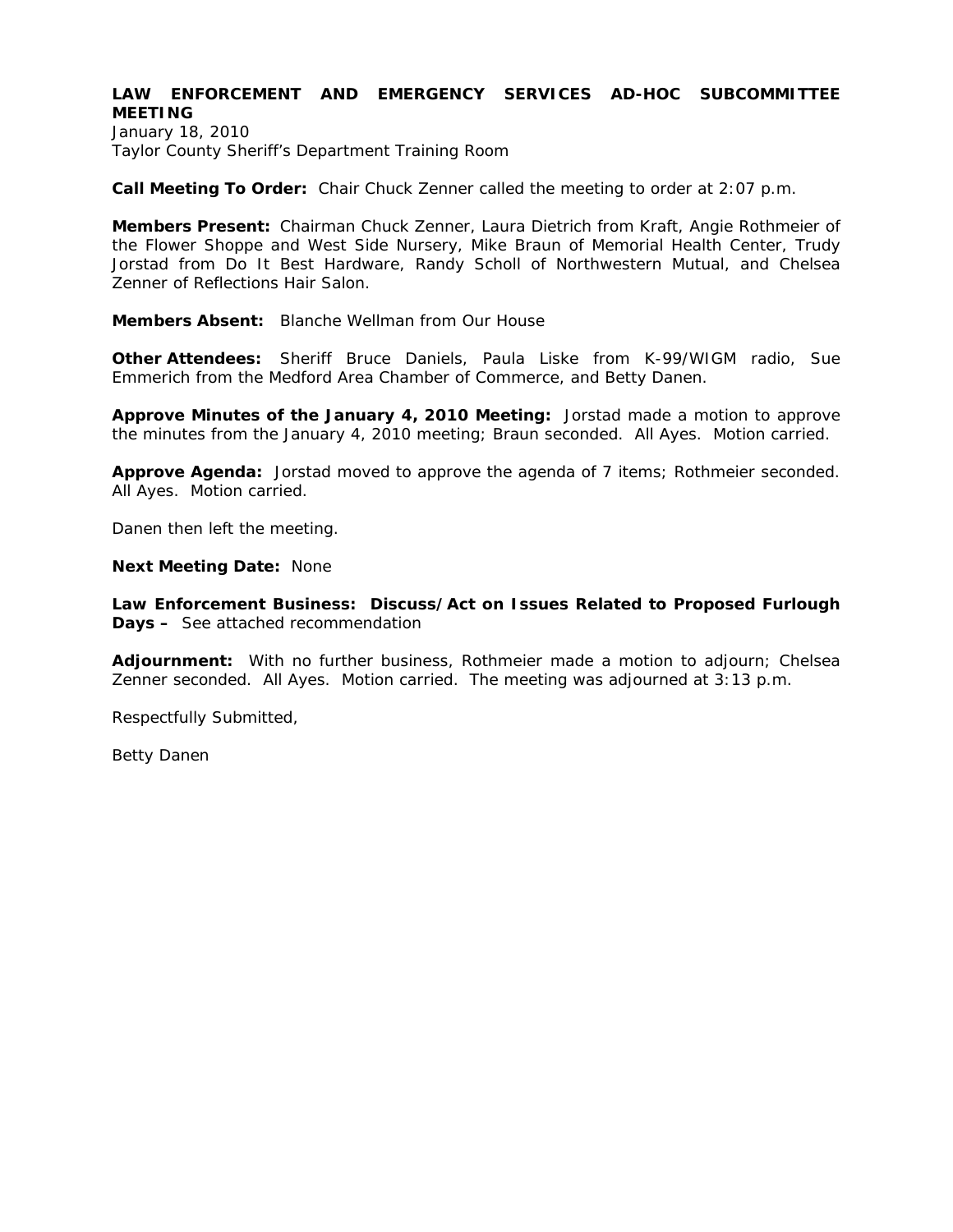January 15, 2010 Taylor County Sheriff's Department Training Room

**Call Meeting To Order:** Chair Sweda called the meeting to order at 10:00 a.m. **Members Present:** Sweda, Seidl, Werner, Lewis, Parent **Members Absent:** None **Other Attendees:** Sheriff Bruce Daniels; Chief Deputy Larry Woebbeking; Marie Koerner; and Betty Danen.

**Approve Minutes of the December 11, 2009 meeting:** Parent moved to approve the minutes of the December 11, 2009 meeting; Seidl seconded the motion. All Ayes. Motion Carried.

**Approve Agenda:** Werner moved to approve the agenda of 11 items; Lewis seconded. All Ayes. Motion carried.

**Next Meeting Date:** The next meeting will be at the discretion of the sheriff.

**Citizen Input:** None

**Ambulance Business:** None

**Medical Examiner:** None

**Sheriff's Report:** Sheriff Daniels informed the committee that the appropriation monies for the pictometry system that he told the committee about on January 9, 2009 were approved. They anticipate that the system will be up and running in spring of 2011.

HPL, the company the county contracts with to provide medical services to inmates, will begin using nurse practitioners or physician's assistants every other week, with a doctor seeing the inmates the other weeks. There will be a reduction in the cost to the county of 3%, which will bring the cost down to what the county was paying in 2007. Daniels is going to try to get the cost reduced even more.

The village agreements with Gilman and Rib Lake have been returned. Neither village raised any issues in regard to the agreement.

Discussion was held about where the minutes from the Law Enforcement Ad-Hoc Subcommittee should be posted on the county website. It was decided to post them under Law Enforcement.

Daniels recently had contact with a neighboring county that had contracted with E.O. Johnson to provide all of their printers (the same company that Taylor County just contracted with for the same service). Daniels was told by the other county that their costs actually increased significantly. Daniels wanted the committee to know this as he had not budgeted for an increase in this area. Seidl indicated that the county has entered into a five year contract with E.O. Johnson.

**Review and Approve Invoices:** After review, Parent made a motion to approve the invoices for December, 2009; Seidl seconded the motion. All ayes. Motion carried.

#### **Law Enforcement Business**

**Discuss/Act on Squad bids –** Woebbeking presented the bids to the committee. The vehicles would be leased for three years. Bids were received from Brickner Motors, Medford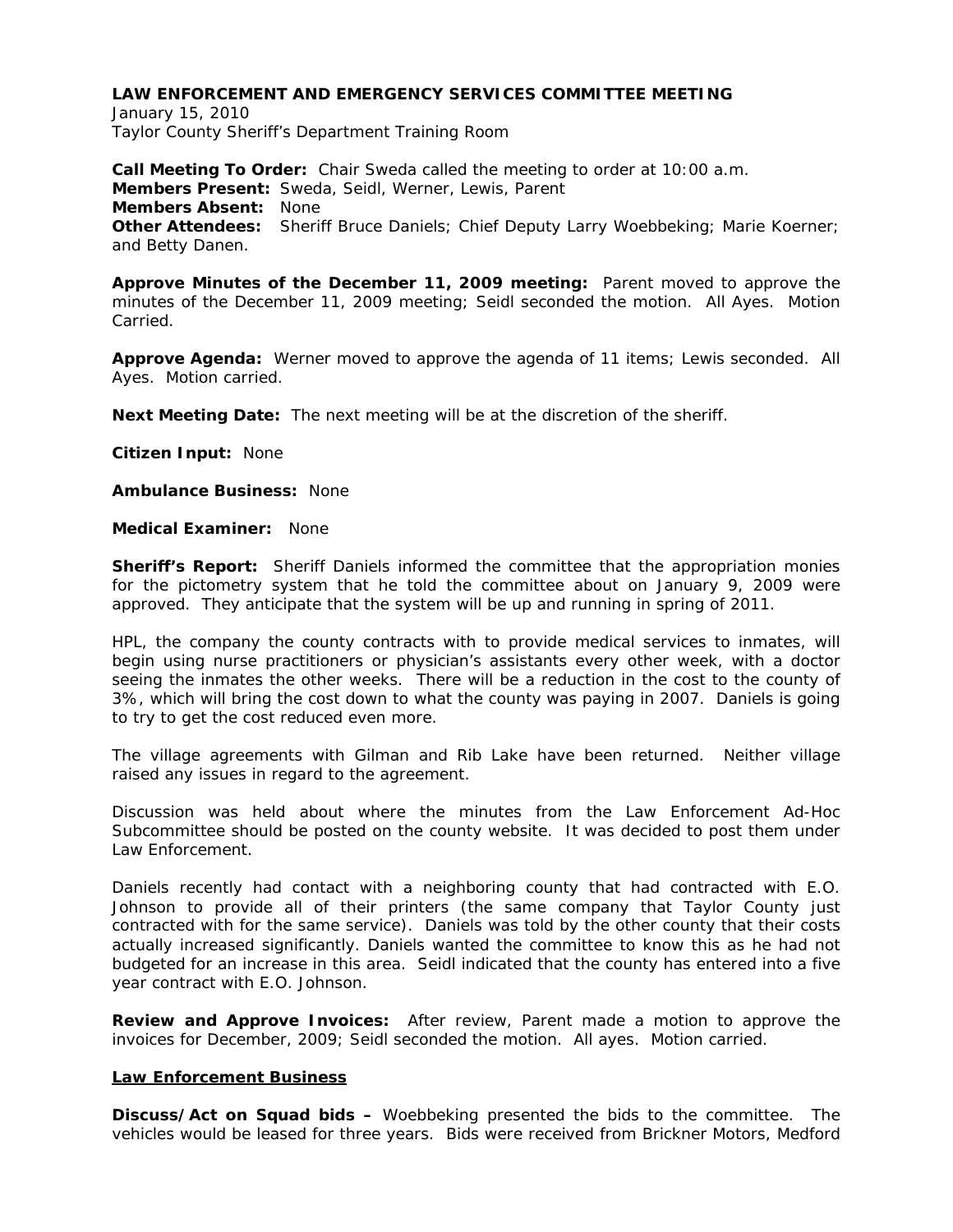Motors, and Mertens Chrysler. Mertens had the low bid of \$21,635 (\$8,803.07 per year of lease) for a Charger. However, Medford Motors' bid of \$22,053.92 (\$7,860.92 per year of lease) for a Crown Victoria would actually cost the county \$942.15 less per year due to a lower interest rate. Woebbeking said that the department has decided to replace only two vehicles this year, rather than the budgeted four, to save money. He cautioned that this is not a sustainable practice as too many squads would need to be replaced at one time if replacement was put off.

Woebbeking stated that bids were also received on SUVs. Medford Motors had the low bid of \$25,710.84 (\$9,315.88 per year of lease) for a Ford Expedition. This price is higher than for the Crown Victoria; however, the department has had issues in getting through the snow during storms. The SUV would be used for regular patrol and would also be available in the squad pool for use by other deputies when the assigned officer is off duty. The equipment already in place in a Crown Victoria squad will be able to be switched to an SUV.

Werner made a motion to lease two vehicles (one Crown Victoria and one Ford Expedition) from Medford Motors; Lewis seconded. All ayes. Motion carried.

Discussion was then held on keeping the old squads for employee use elsewhere in the county. Lewis indicated that the cost of running a county owned vehicle is \$.27 per mile versus \$.44 per mile paid out if an employee uses their own vehicle. It was felt by all that the Sheriff's Department should be given some sort of credit for what they would lose monetarily by not selling the vehicles. Daniels will discuss the matter with Marie Koerner.

Marie Koerner joined the meeting.

**Closed Session** – Motion by Sweda and Second by Seidl at 10:39 a.m. to go into closed session pursuant to Wis. Stat. 19.85(1)(c) for approximately one hour for the purpose of conducting oral interview of applicants for the jailer/dispatcher position. Roll call vote taken: Werner – aye; Seidl – aye; Lewis – aye; Sweda – aye; Parent – aye.

At 11:30 a.m. Motion by Parent and Second by Werner to return to open session pursuant to Wis. State 19.83 to take any necessary action on issues discussed in closed session. Roll call vote taken: Werner – aye; Seidl – aye; Lewis – aye; Sweda – aye; Parent – aye.

Motion by Werner to certify list of applicants. Second by Lewis. All in favor; motion carried.

**Adjournment:** With no further business, Lewis made a motion to adjourn; Werner seconded. All Ayes. Motion carried. The meeting was adjourned at 11:37 a.m.

Respectfully Submitted,